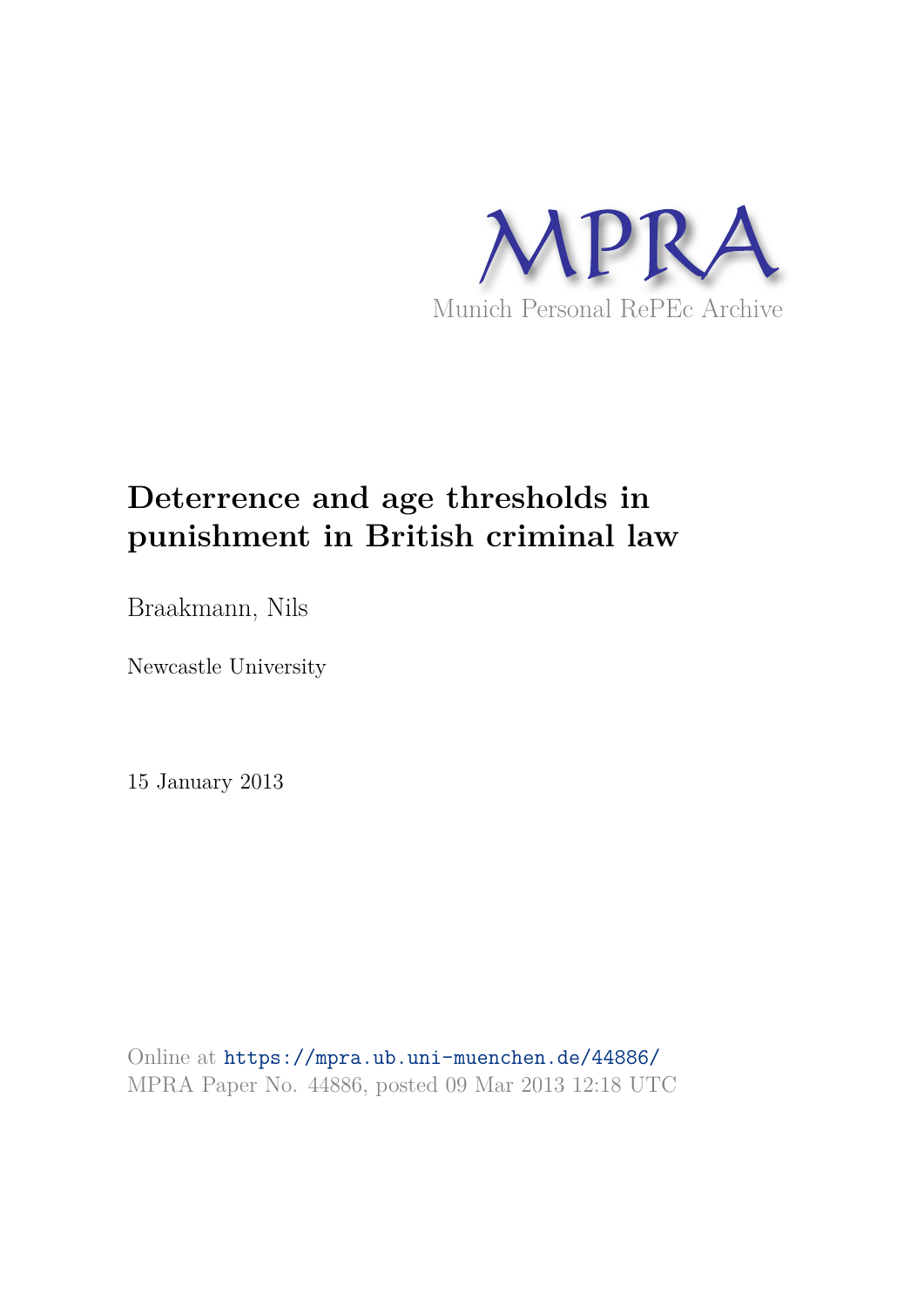#### **Deterrence and age thresholds in punishment in British criminal law**

Nils Braakmann\*

Newcastle University

[This version: January 15, 2013]

#### **Abstract:**

This paper investigates the impact of three age thresholds in British criminal law on self-reported offending: the possibility of custody at age 15, the switch from juvenile to adult law at age 18 and the switch from young offender institutions to adult prisons at age 21. Using longitudinal data from 2003 to 2006 I find strong evidence of discontinuous drops in self-reported crime at age 18 and 21. The effects are robust to various specifications of the age-crime relationship and to the inclusion of a wide range of controls, including arrests, court appearances and imprisonment.

**Keywords:** deterrence; economic model of crime; juvenile law; severity of punishment; crime

**JEL Classification**: K14, K42

**Word count:** 6204

<sup>\*</sup> Corresponding author: Nils Braakmann, Newcastle University, Business School – Economics, 5 Barrack Road, Newcastle upon Tyne, Tyne and Wear, NE1 4SE, United Kingdom, e-mail: nils.braakmann@ncl.ac.uk.

All analyses used Stata 11.2. Do-Files are available from the corresponding author on request. All analyses and opinions expressed in this paper as well as any possible errors are under the sole responsibility of the author.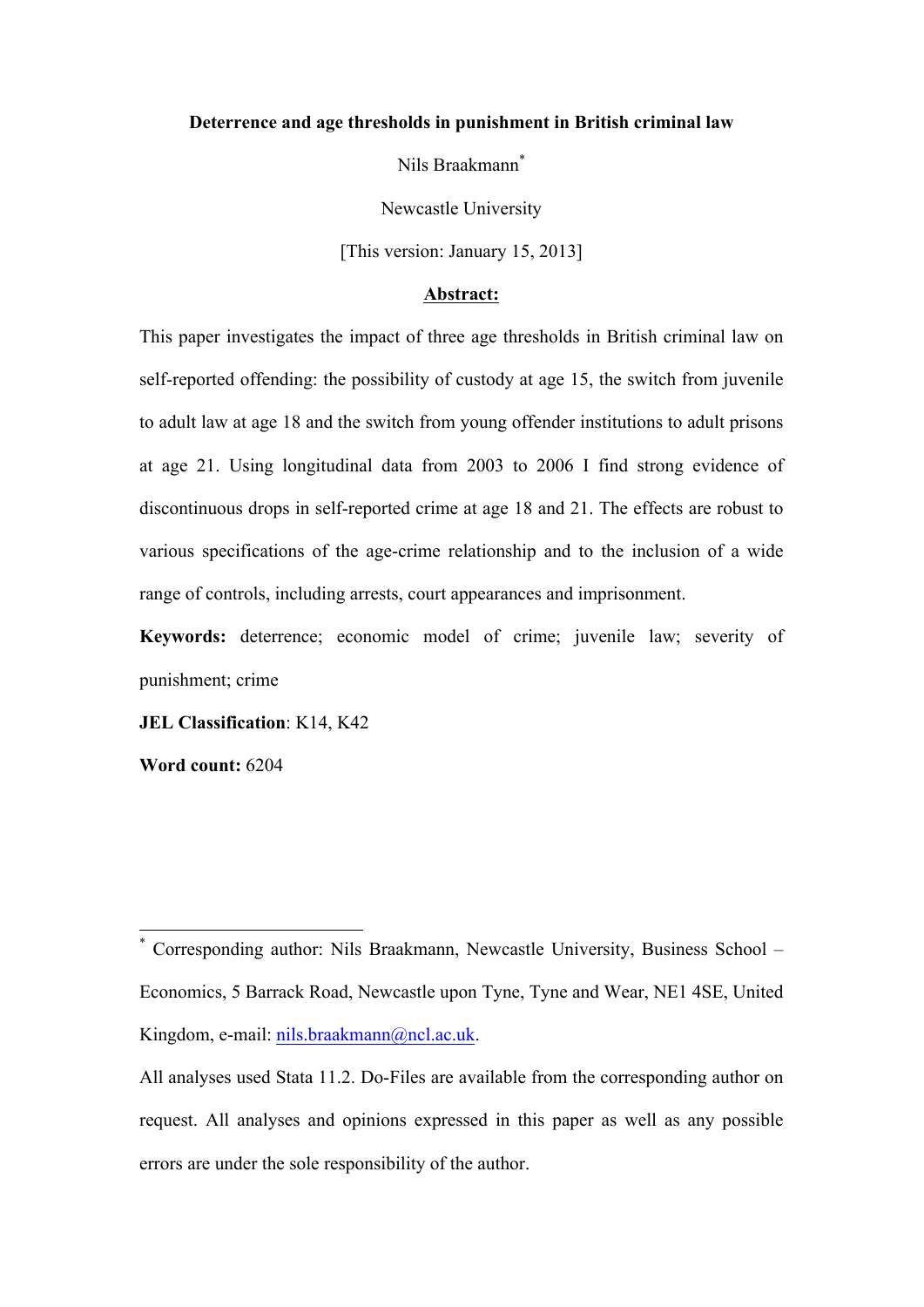#### **I. Introduction**

In many countries the severity of expected punishment for a criminal depends at least partially on the criminal's age: Adults are generally subjected to harsher punishments than juveniles, often young adults are treated more leniently than older adults and children below a certain age are usually exempt from any punishment. This paper uses longitudinal data on a sample of British individuals ages 10 to 29 to investigate self-reported criminal behavior around three relevant age thresholds in British criminal law. The first is at age 15 when individuals can be sent to a youth offenders institute for punishment, i.e., custodial sentences become possible. The second is at age 18 when individuals are tried in adult courts and can be sent to prison, in this case young offenders institutes, which are similar to adult prisons but have somewhat better staff-prisoner. Finally, there is another threshold at age 21 from which on individuals will be sent to regular prisons. My main findings are strong drops in self-reported criminal behavior at the ages of 18 and 21. These findings are robust to the inclusion of a wide range of control variables and different specifications of the age-crime relationship. They are also stronger for individuals who offended prior to reaching the threshold.

In general, any drop in offending at the thresholds could be due to deterrence or incapacitation effects, i.e., individuals could refrain from offending as they fear the tougher potential punishment (deterrence) or because they are more likely to be incarcerated and consequently not in a position to commit any crime (incapacitation). My data contain information on incapacitation as well as on arrests by the police and court appearances, which allow me to check whether effects differ when only looking at individuals without contact with the police. The estimates for this subgroup are essentially identical to the base estimates, which is not surprising as only 12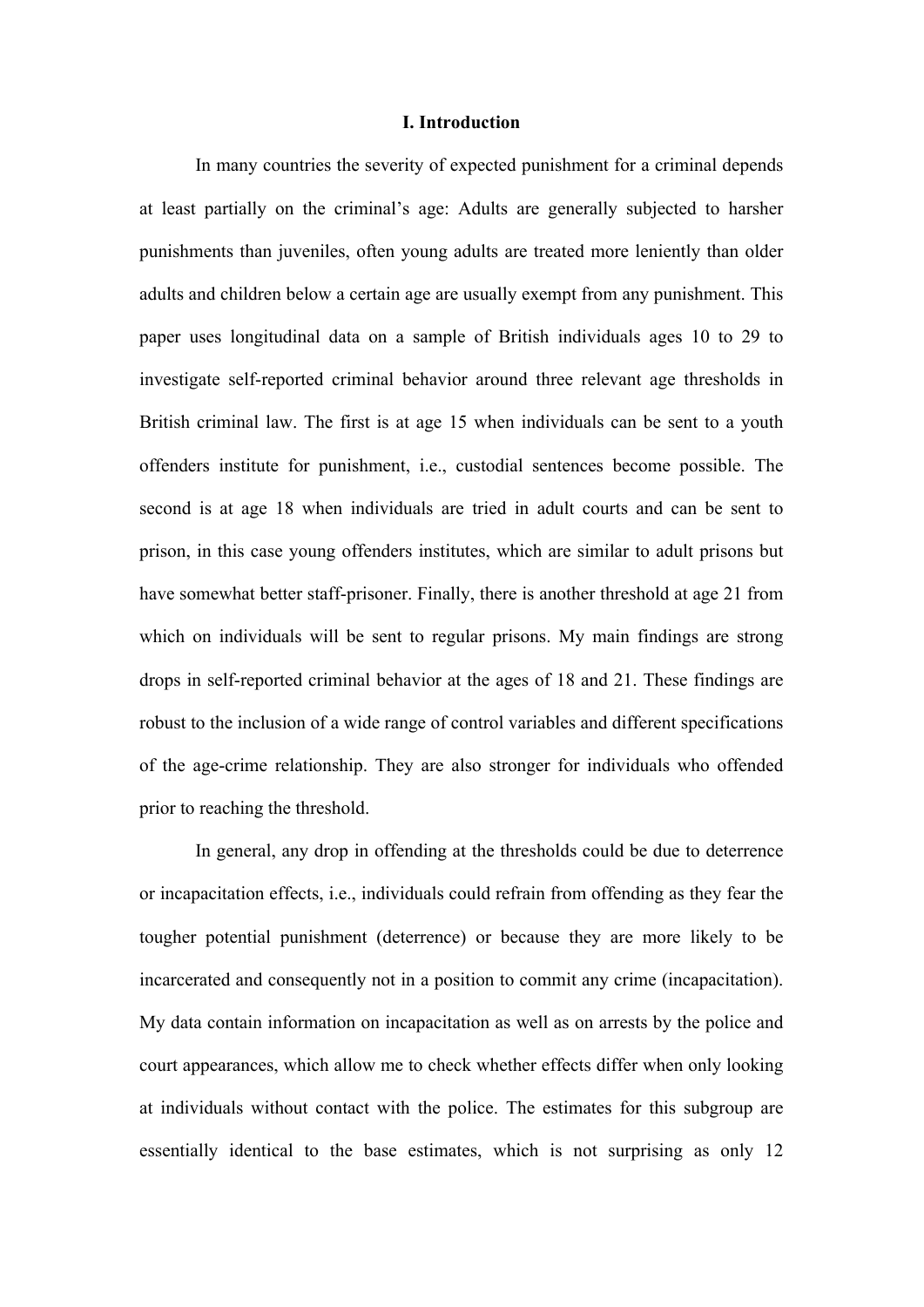individuals in the data have ever been to prison (and in fact only 2% have ever appeared in court and only 5% have ever been arrested). This implies that my estimates can essentially be seen as deterrence effects.

This paper is related to two strands of literature. The first is the large and wellestablished literature on the effects of tougher punishments on crime (see, e.g., Freeman, 1999, and Klick and Tabarrok, 2012, for surveys).<sup>1</sup> The second is the much smaller and recently emerging literature on the effects of increases in punishment severity when an individual transfers from juvenile to adult criminal law on (re- )offending.<sup>2</sup> In an analysis of US states Levitt (1998) finds large drops in crime rates at the age of majority, which are stronger for states where the switch to adult courts results in more punitive sanctions. Hjalmarsson (2009) and Lee and McCrary (2009) both exploit discontinuities in the probability of being convicted to a prison sentence at age 18. Based on court data from Washington Hjalmarsson (2009) finds evidence that these tougher punishments reduce recidivism, while Lee and McCrary (2009) find decreases in the likelihood of offending at the age of 18 in a sample of convicted felons in Florida. In contrast to these two studies that both use micro-data from court records on arrested offenders, I focus on self-reported crime in a random sample of young people living in England and Wales. My dataset – the longitudinal version of the Offending, Crime and Justice Survey for 2003 to 2006 – primarily covers crimes

 $2$  There is also a small literature on the determinants of youth crime more broadly, see, e.g., Levitt and Lochner (2001) or Mocan and Rees (2005).

<sup>&</sup>lt;sup>1</sup> For recent contributions see, e.g., Levitt (1996), Helland and Tabarrok (2007), Drago, Galbiati and Vertova (2009), Iyengar (2009) or Sloan et al. (2013) on general increases in the toughness of sanctions and Katz, Levitt and Shustorovich (2003) on prison conditions.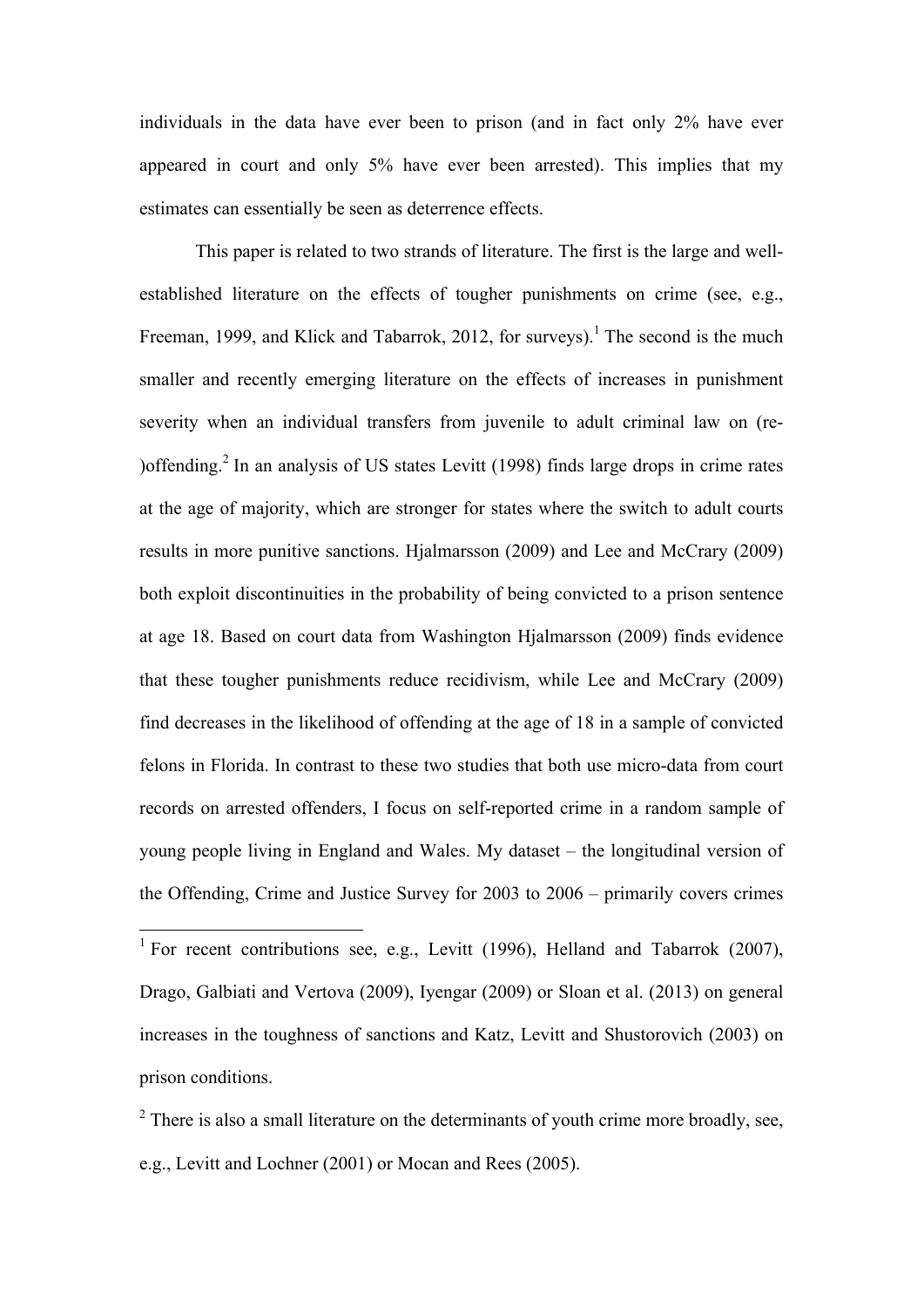for which the offender was not arrested, charged or convicted and also contains a range of background characteristics that can be used for sensitivity analyses.

In terms of identification, my research design is similar to a within-person sharp regression discontinuity design, where I use individual fixed effects regressions to estimate changes in self-reported offending when individuals cross one of the age thresholds at 15, 18 and 21. As these threshold effects are effectively discontinuities in an age-offending profile it is crucial to model the functional form of age correctly. In this paper I rely on two approaches: The first is a global polynomial in age, which fits the commonly observed cross-sectional pattern that crime rates increase until the mid-teens and then decrease again (e.g., Levitt, 1998). The second approach uses restricted cubic splines with knots set at the respective age thresholds. This approach is similar to allowing for different trends in the forcing variable at each side of the threshold in a normal regression discontinuity design. In practice, the results are robust to these choices. The results, including the magnitude of effects, are also robust to the inclusion of a large set of controls, including education, employment status, marital status, attitudes towards crime and the local area and a range of lifestyle variables capturing things like victimization, peer problems with the police, going out or drinking. In line with the standard Becker model of crime (Becker, 1968), its later dynamic extensions (Lee and McCrary, 2009; McCrary 2012) and the evidence mentioned earlier I find strong drops in offending at both age 18 and 21. There is very little change in offending at age 15, which might be due to a variety of reasons such as youth offenders institutes being seen as less punitive than jails (see Levitt, 1998, for some anecdotal evidence on this) or individuals at that age being not mature enough to think the consequences of their actions through.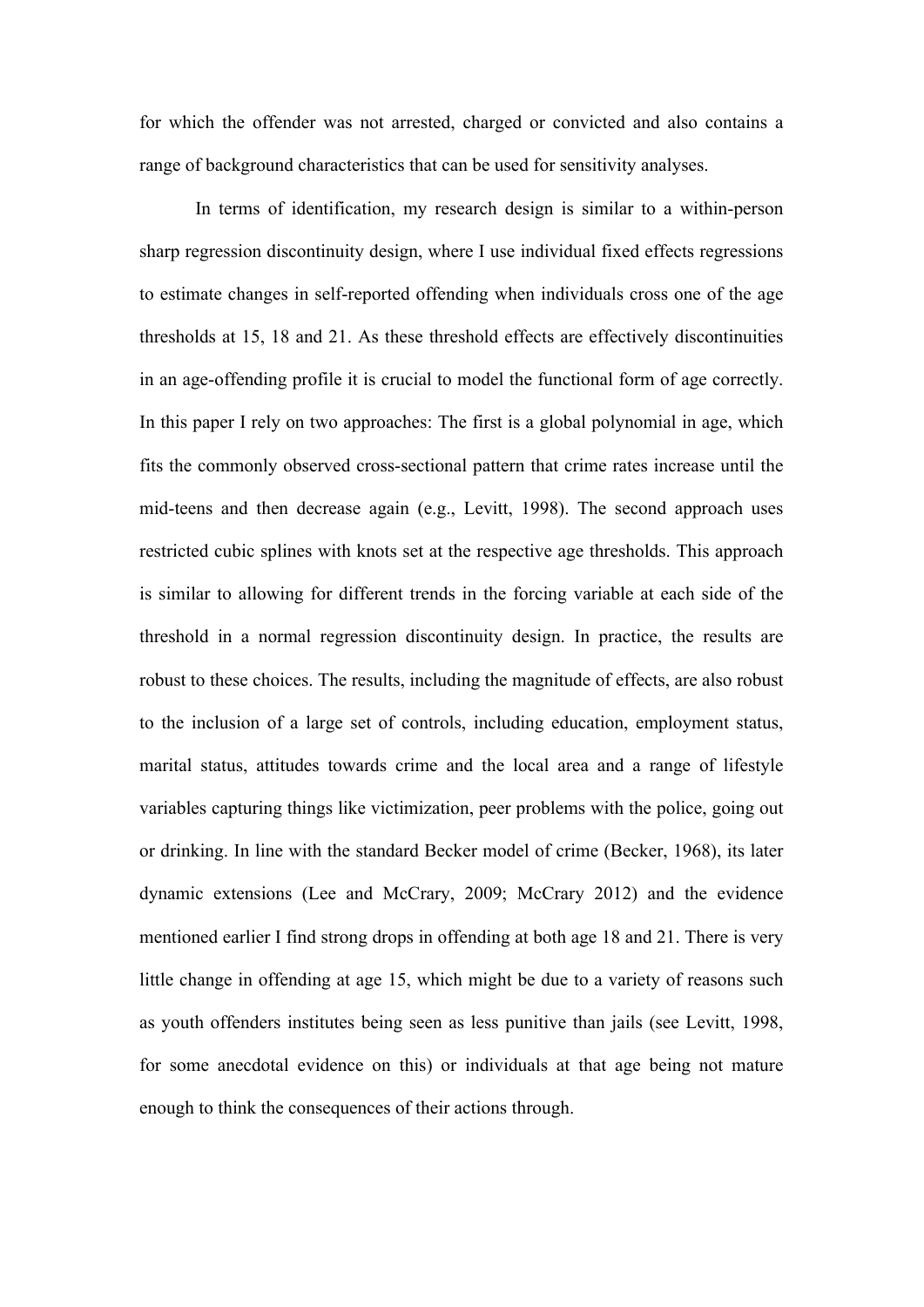The remainder of this paper is organized as follows: Section 2 briefly describes the institutional background. The data is described in section 3, section 4 deals with identification and estimation. Results are in section 5. Section 6 concludes.

# **II. Institutional details**

The age of criminal responsibility in the UK is 10 (Crime and Disorder Act 1998, section 34). Up to their  $18<sup>th</sup>$  birthday, individuals would generally be tried in a youth court, even though they can be tried as adults in exceptional circumstances.<sup>3</sup> Youth courts can sentence individuals under the age of 18 to a detention and training order for offences that would normally lead to imprisonment. Under the age of 15 they can only do so if the individual is considered to be a persistent offender (Power of Criminal Courts (Sentencing) Act 2000, section 100). These sentences would generally be served in a youth offender institution or a secure training center, while convicted offenders under 15 would serve an eventual sentence in a secure children's home. For a very limited set of offences, notably some sexual offences and firearm offences, the Crown Court can sentence a juvenile to be detained for a period up to the length of a corresponding prison sentence for an adult (Power of Criminal Courts (Sentencing) Act 2000, section 91). Finally, juveniles convicted of murder must be sentenced to detention at Her Majesty's Pleasure (Power of Criminal Courts (Sentencing) Act 2000, section 90), i.e., for an indefinite amount of time with regular reviews of whether the sentence can be deemed complete.

<sup>&</sup>lt;sup>3</sup> These cases are very rare. A prominent example is the trial of Robert Thompson and Jon Venables, who abducted, tortured and murdered the two-year old James Patrick Bulger in 1993, when they were 10.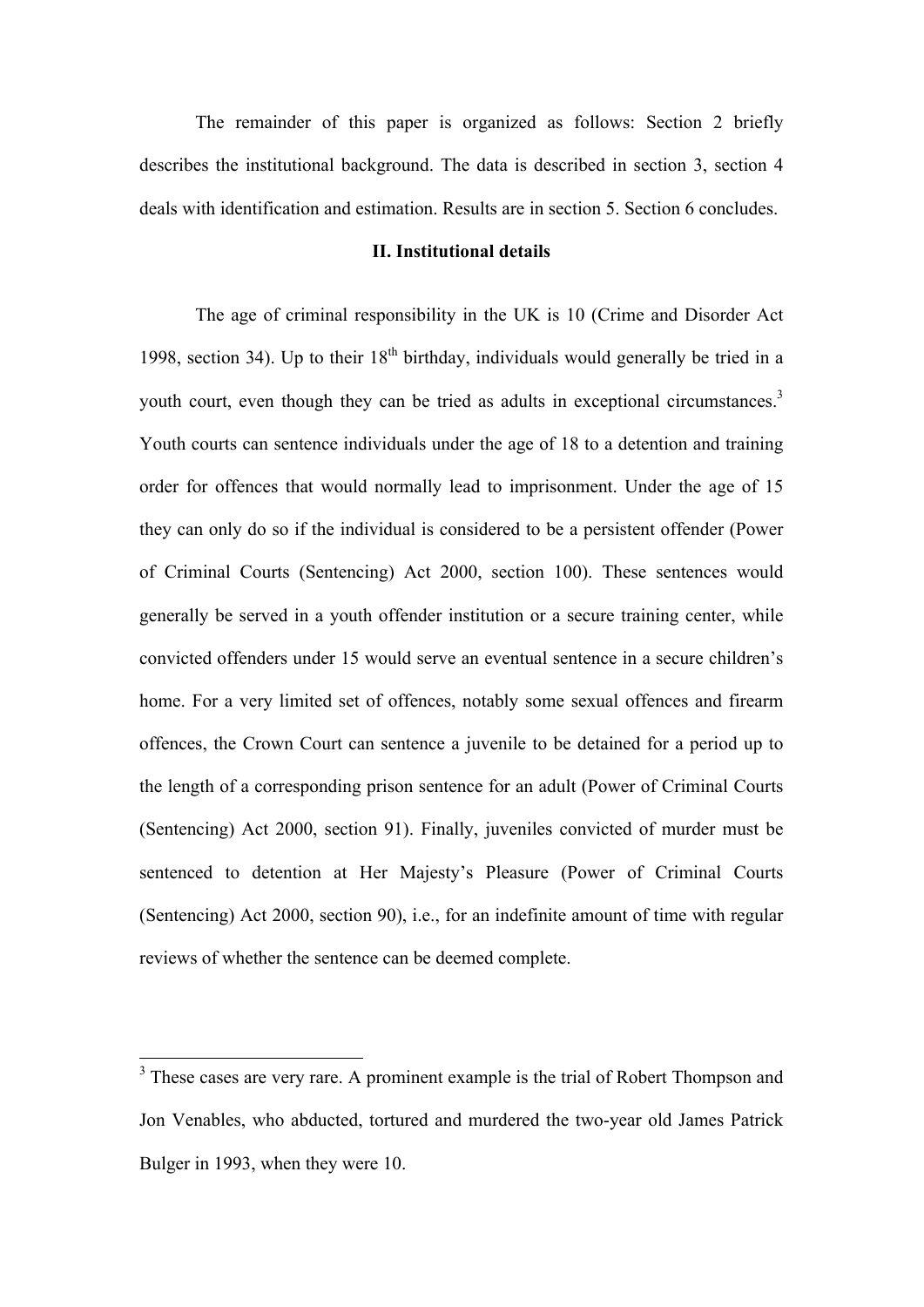From the age of 18 onward, offenders are generally tried in adult courts, i.e., depending on the severity of the offence in Magistrate courts or the Crown Court. Until the age of 21 offender would generally be detained in a young offenders institution (Power of Criminal Courts (Sentencing) Act 2000, sections 96 to 98), which are similar to adult prisons but tend to have somewhat better conditions than regular jails and a stronger focus on education and training.

This system creates the following three discontinuities in the severity of punishment:

- At the age of 15 it becomes possible (except for some very rare circumstance) to be sentenced to a custodial sentence, usually a detention and training order.
- At the age of 18, individuals are generally tried according to adult law and can be sent to prison – in this case usually young offender institutions.
- At the age of 21, custodial sentences would be served in regular adult prisons.

# **III. Data and descriptive statistics**

This paper uses the four-year panel version of the Offending, Crime and Justice Survey (OCJS) for the years 2003 to 2006. The data were collected by BMRB Social Research and the National Centre for Social Research (NatCen) on behalf of the Home Office with the aim to provide a longitudinal picture of the prevalence of offending and drug use among the general population, in particular among young people. Consequently, the sample covers individuals living in England and Wales who were between 10 and 25 years of age at the time of the first wave in 2003. In each wave individuals from the previous waves were re-interviewed. In addition, refreshment samples were drawn in each year the survey was conducted. The version of the OCJS used here is the longitudinal version provided by the Home Office via the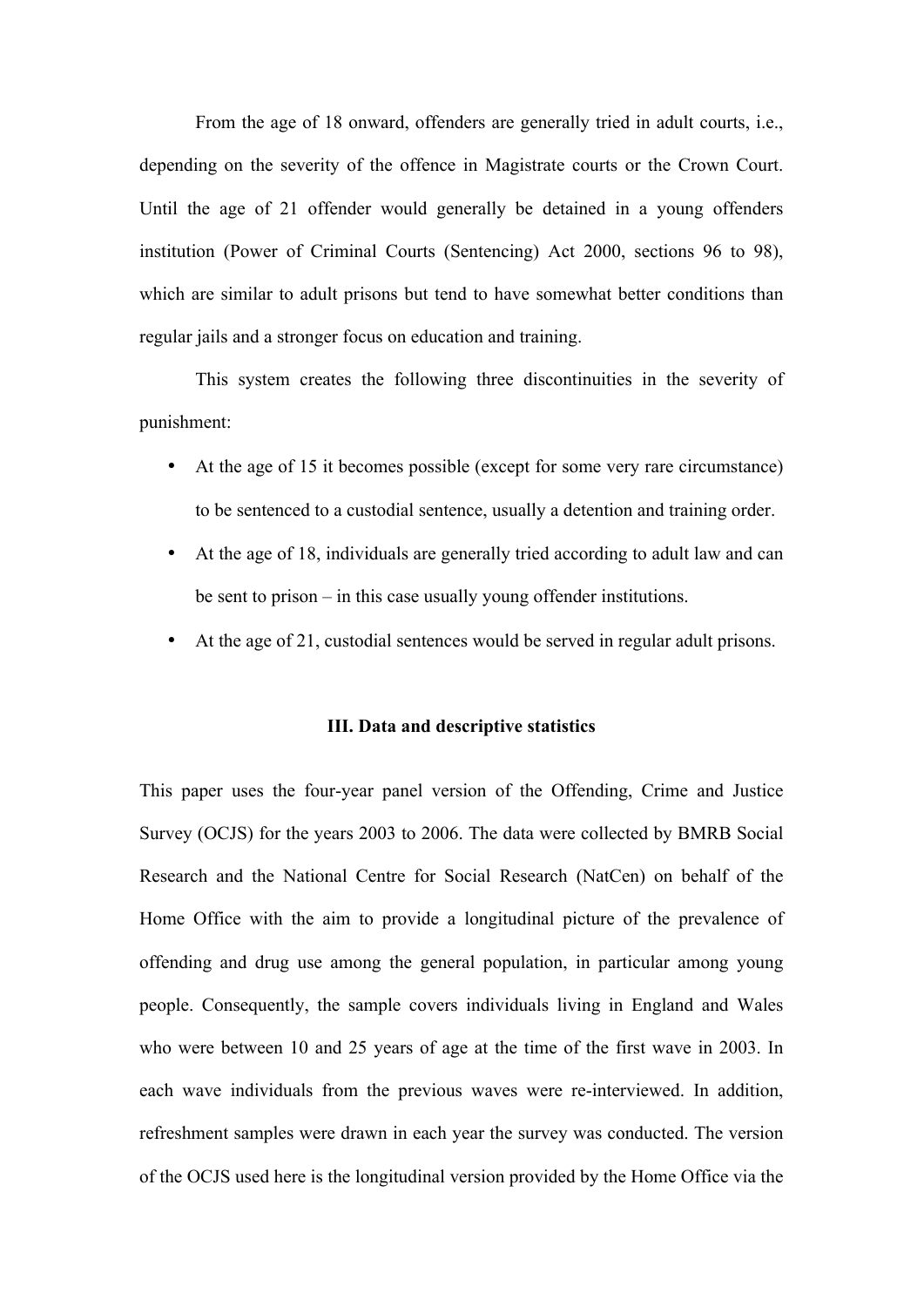Economic and Social Data Service. It covers all individuals who were interviewed in each of the four waves the survey was conducted, in total 2539 individuals and 10,156 person-year observations.

Questions regarding criminal behavior were asked through computer-assisted selfcompletion to minimize the risk of individuals over- or understating their activities. The main outcomes of interest are three dummy variables indicating whether an individual has committed any offence, a violent offence or a property offence in the respective year. I also consider various subtypes of crime, specifically theft of or from vehicles, criminal damage, burglary, robbery, other theft, assault and drug offences (production and distribution of drugs). The data also contains information on the age when specific offences were first committed, as well as information on imprisonment, court appearances and arrests that will be used in additional robustness checks. The key right-hand side variable is age, measured in years at the time of the survey.

Finally, the data contains a large set of control variables that can also be used to assess the robustness of the estimates. These are standard socio-demographics such as education, marital status, employment status, whether the respondent has been brought up by both parents, self-rated health and whether the respondent owns or rents the house he lives in. Furthermore, the data also contain some information on an individuals lifestyle, specifically whether they go out to visit nightclubs and pubs and the frequency of these visits, whether they live in an area plagued by disorder problems, whether they get along with their parents and whether they have friends or family who are in trouble with the police. Finally, the dataset also has some information on individuals' attitudes. These include information on whether they consider crime to be okay, whether they trust local people and whether they have a negative attitude towards the area they live in.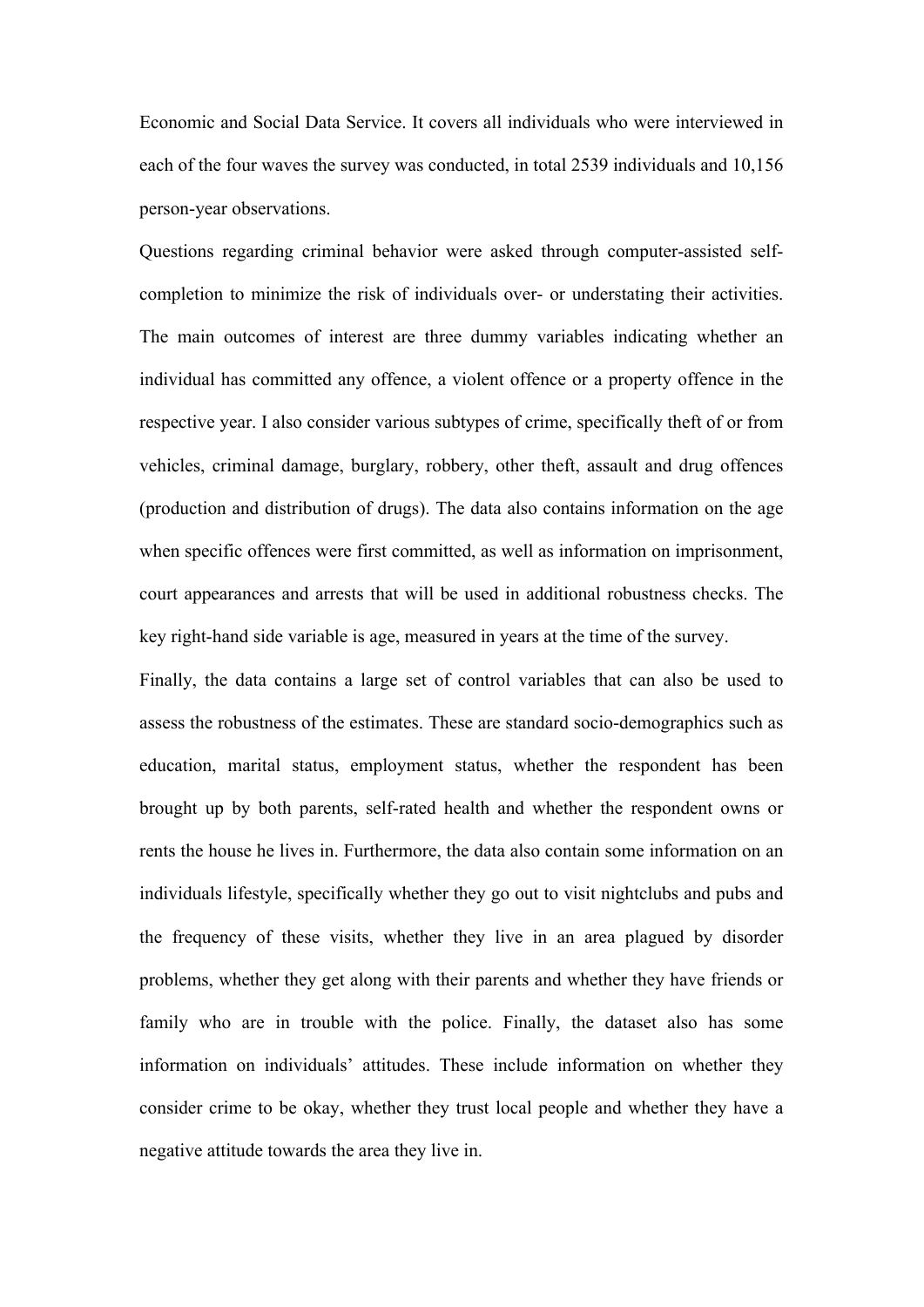After dropping observations with missing values from the estimation sample, we end up with an unbalanced panel of 2559 individuals with 9561 individual-yearobservations. Table 1 present descriptive statistics for the whole estimation sample. A substantial number of individuals have offended in one or more years with 23% admitting any offence, 13% a property offence and 15% a violent offence. Looking at the detailed crime categories suggests that the majority of crimes are either assaults or other theft, while drug offences, criminal damage or theft of or from vehicles are much rarer. Robberies and burglaries play essentially no role. Not surprisingly given the age range in the sample, the vast majority of respondents have not completed any education (yet), are still students and are neither cohabiting nor married.

(TABLE 1 ABOUT HERE.)

#### **IV. Empirical strategy**

The basic idea underlying the estimation strategy is that crossing one of the age thresholds in British criminal law should lead to discontinuities in an otherwise smooth age-crime-profile. One can think of this as a within-person regression discontinuity design based on panel data, not dissimilar to the ones used in Hjalmarsson (2009) and Lee and McCrary (2009), where the same individual faces a different risk of punishment as soon as it crosses one of the age thresholds. Similar to a normal (cross-sectional) regression discontinuity design there are two major threats to identification – the need to specify the functional form of age correctly and the assumption that a change in criminal behavior at the respective age can be attributed to a change in the relevant laws, i.e., the assumption that nothing else (that cannot be controlled for) changes at the respective age thresholds.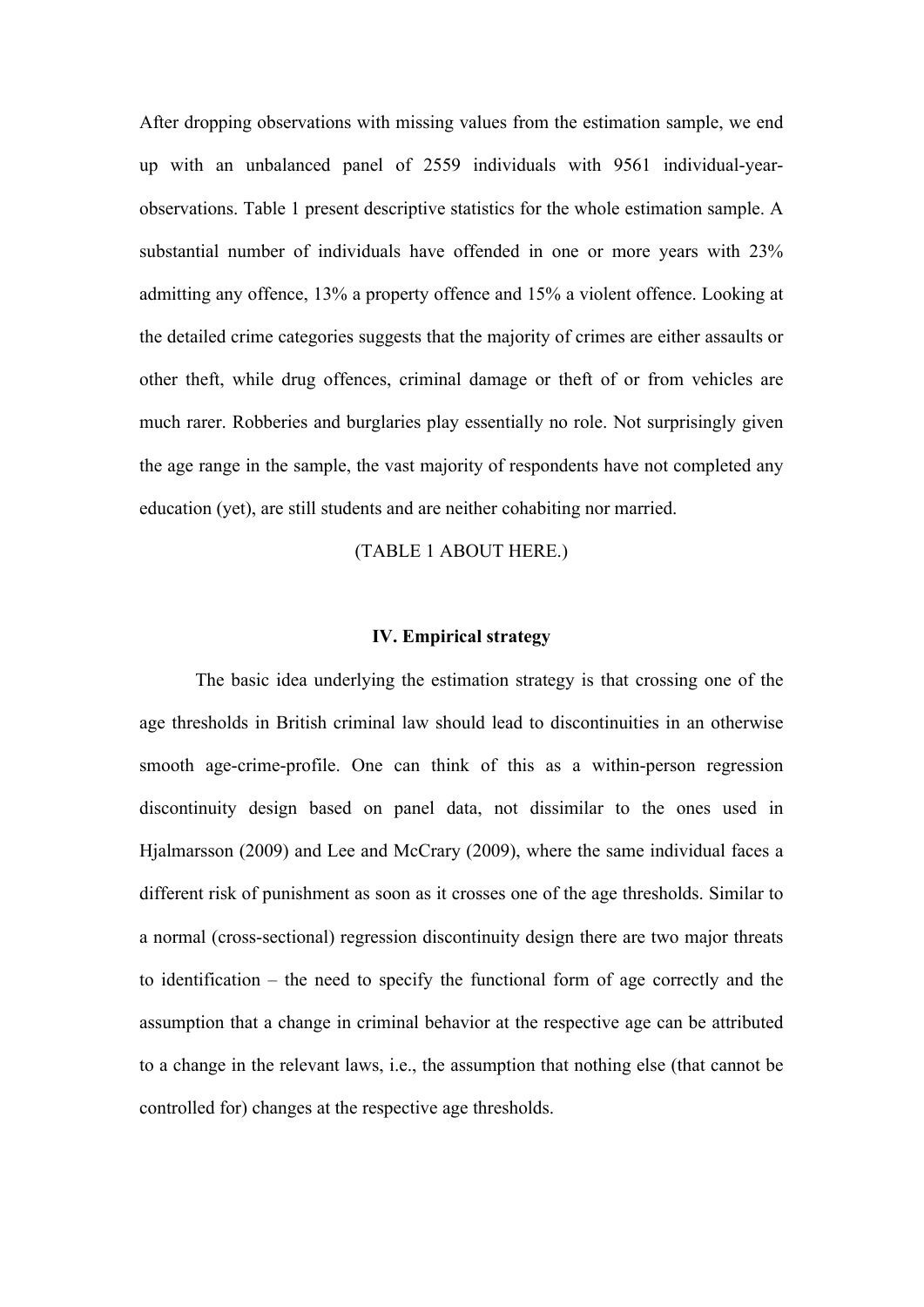In terms of the functional form, I rely on two different specifications. First, a global polynomial in age, which fits the findings by, e.g., Levitt (1998), that criminal behavior increases until the mid-teens and decreases afterwards. Figure 1, which plots age against the share of individuals having committed one the broad offences based on my estimation sample, suggests that this functional form might be reasonable. Figure 1 also suggest the existence of some discontinuities at age 18 and 21 for both general offences and property offences (panels a and b), while the picture is less clear for violent offences (panel c). These figures may provide a different picture than the estimates as they use variation within and between individuals, while the estimates will only use the former.

# (Figure 1 about here.)

The second specification uses a highly flexible restricted cubic spline in age with knots being placed at the respective age thresholds. This specification assumes that the relationship is linear up to the first and after the last knot. Between the respective knots it is assumed to follow a piecewise cubic polynomial, where the slope may be change at each knot (see, e.g., Harrel, 2001, p. 20-26). This specification is essentially equal to the usual practice of allowing the slope of the forcing variable in a regression discontinuity design to differ on both sides of the relevant threshold. We will see that both approaches yield essentially identical results.

The second assumption is obviously a bit trickier as several things might change at a certain age, in particular at age 18. Not all of these will have a very strong relationship with crime, for instance the fact that from the age of 18 individuals can marry without their parents' consent would not necessarily be expected to have a huge impact on criminal behavior. However, as I use annual data it is entirely possible that children move out from their parents' house or start working in they year they turn 18.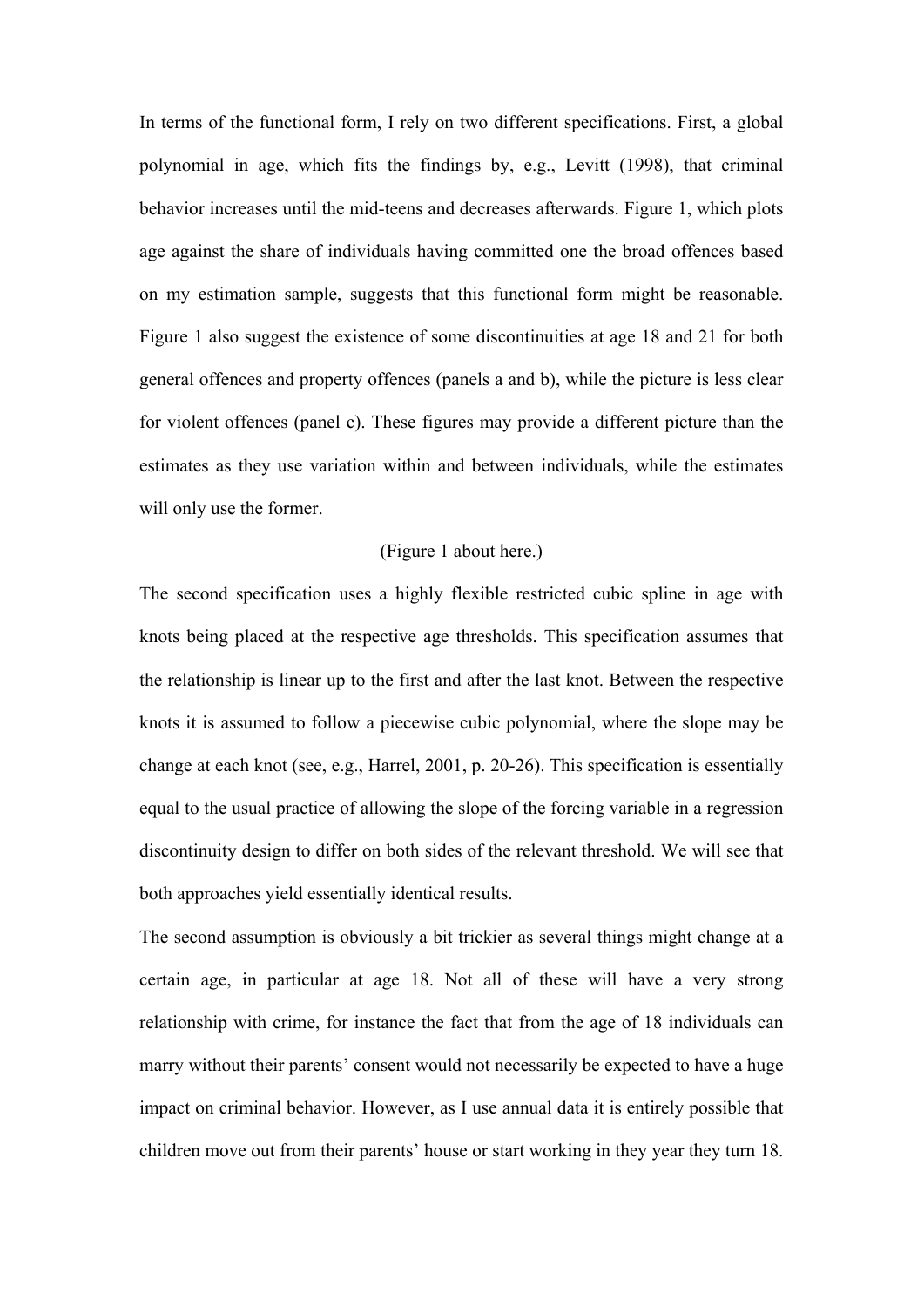Fortunately, my data contains a relatively rich set of controls that can be used to assess the robustness of the results when attempting to control for changes in sociodemographic characteristics, attitudes or variables capturing lifestyles and peers. As we will see the results barely change when including a wide range of observable variables, which makes the possibility of unobservables playing a large role seem somewhat less likely.

My basic estimation equation is

$$
C_{it} = \alpha_{(i)} + \beta' X_{it} + g(age_{it}) + \tau_1 * below 15_{it} + \tau_2 * between 18 and 20_{it}
$$
  
+ 
$$
\tau_3 * over 21_{it} + \epsilon_{it,}
$$
 (1)

where  $C_{it}$  is a measure of crime,  $\alpha_{(i)}$  is an individual fixed effect or in an alternative specification a normal constant, *Xit* are individual level control variables that differ between specifications, g(*ageit*) is either a second-order polynomial in age or the cubic splines described earlier and  $\varepsilon_{it}$  is an error term assumed to be uncorrelated with all the age variables conditional on  $\alpha_i$  and  $X_{it}$ . Standard errors are adjusted for clustering within individuals. The key variables of interest are three dummies for being below 15, being between 18 and 20 and being over 21.  $\tau_1$  to  $\tau_3$  give the effects of passing the respective age thresholds on criminal behavior. If the tougher punishments at each age threshold matter, we would expect  $\tau_1$  to be greater than zero and  $\tau_2$  and  $\tau_3$  to be smaller than zero.

Note that in the specifications including individual fixed effects,  $\tau_1$  to  $\tau_3$  are identified through those individuals who cross one of the age thresholds. Given the length of the panel, this implies that these estimates effectively rely on a sample within 3 years of each age threshold. This in turn attenuates further concerns about the specification of the age variable, as the resulting design is similar to a regression discontinuity design using only observations in the neighborhood of the threshold.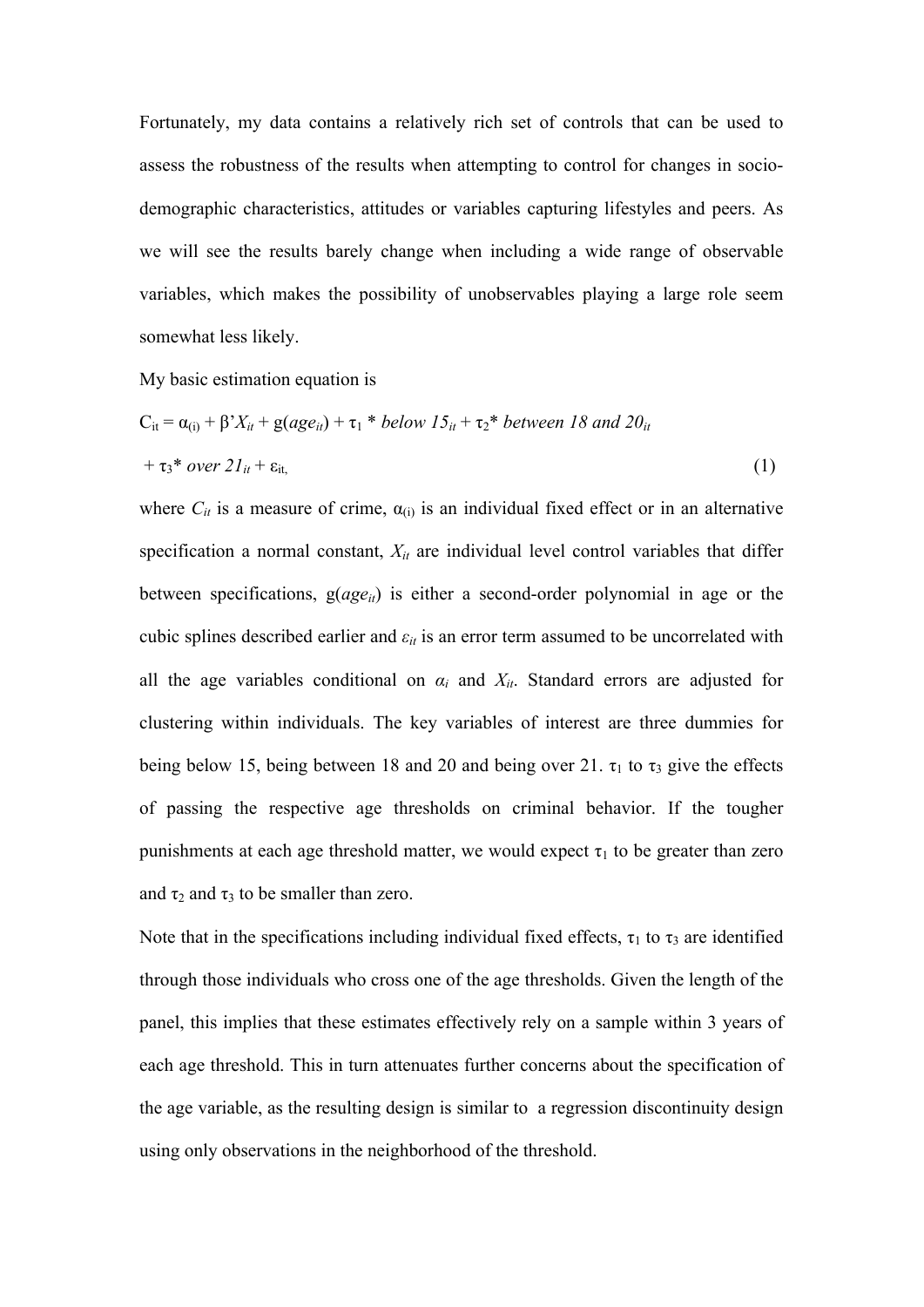There is a final problem with equation (1) due the way age and crime information is collected: Age generally refers to the age at the time of the survey while the information on crime refers to the previous year. This fact implies that the observation where we observe, say, a switch from 17 to 18 will contain some information on crime that relates to a time when the individual was still 17. This measurement error will bias the estimates downward, which means that all estimates at the thresholds should be seen as lower bounds.

#### **V. Results**

Table 2 shows the base estimates based on equation (1). Columns (i) to (v) are based on the specification using a polynomial in age, columns (vi) to (viii) use the cubic splines. Columns (i) and (vi) are based on simple linear regressions without the individual fixed effects. Columns (i), (ii), (vi) and (vii) only include age and the age threshold dummies. Control variables are added in blocks in columns (iii) and (iv). Columns (v) and (viii) are based on a specification using all control variables.

# (Table 2 about here.)

The first thing to note is that results are generally very similar across columns, implying a strong robustness of the results to the functional form used for age and to the addition of further control variables. As age is clearly exogenous, it is also reassuring that the estimated effects do not change when including individual fixed effects. The second thing to note is there does not appear to be any effect at the age-15 threshold. Point estimates are always close to zero and never statistically significant. For the other two thresholds, all estimates suggest an economically large and statistically significant decline in criminal behavior. When turning 18 individuals become between 8% and 10% less likely to commit any offence, between 4% and 6% less likely to commit a violent offence and between 8% and 9% less likely to commit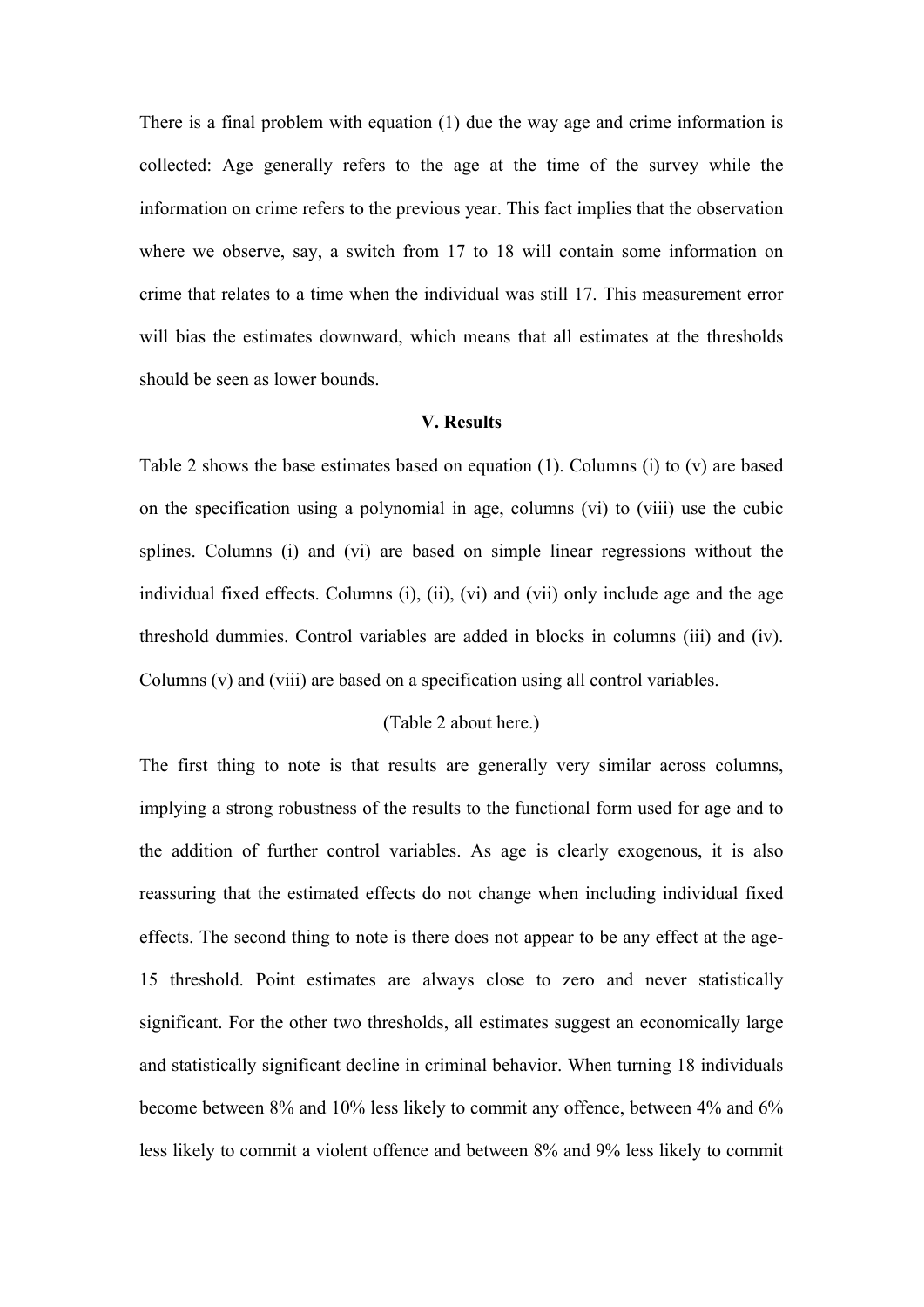a property offence. At age 21 the effects are even larger with individuals becoming 15% less likely to commit any offence, between 8% and 9% less likely to commit a violent offence and between 12% and 14% less likely to commit a property offence. Note that this pattern of results is plausible if offenders consider youth or young offenders institutions to be less severe than adult prisons, which seems plausible in light of the (anecdotal) evidence found by Levitt (1998). It is also plausible to find stronger effects for property crimes, which can be considered to be more rationally planned than (more affectual) violent crimes.

As already mentioned in the introduction it is usually not clear whether drops in crime rates through tougher punishments are due to deterrence or due to incapacitation. My data contain information on contacts with the criminal justice system, be it imprisonment, court appearances or arrests by the police, which allows me to investigate this issue. In table 3 I re-estimate the base estimates omitting individuals who ever had a prison sentence in column (i) and individuals who ever were arrested, ever had a court appearance or were ever sentenced to prison in column (ii). The resulting estimates can be seen as pure deterrence effects as the individuals remaining in the sample never had any contact with the criminal justice system.

# (Table 3 about here.)

The estimates are broadly similar to the results in column (vi) in table 2, which are based on the same specification. Turning 15 again has no discernible effects on any sort of criminal behavior, while turning 18 or 21 both lead to economically large reductions in criminal behavior. All point estimates are of broadly the same size as those in table 2 with an overall tendency of slightly smaller effects in table 3. However, differences in the point estimates between tables 2 and 3 are never statistically significant.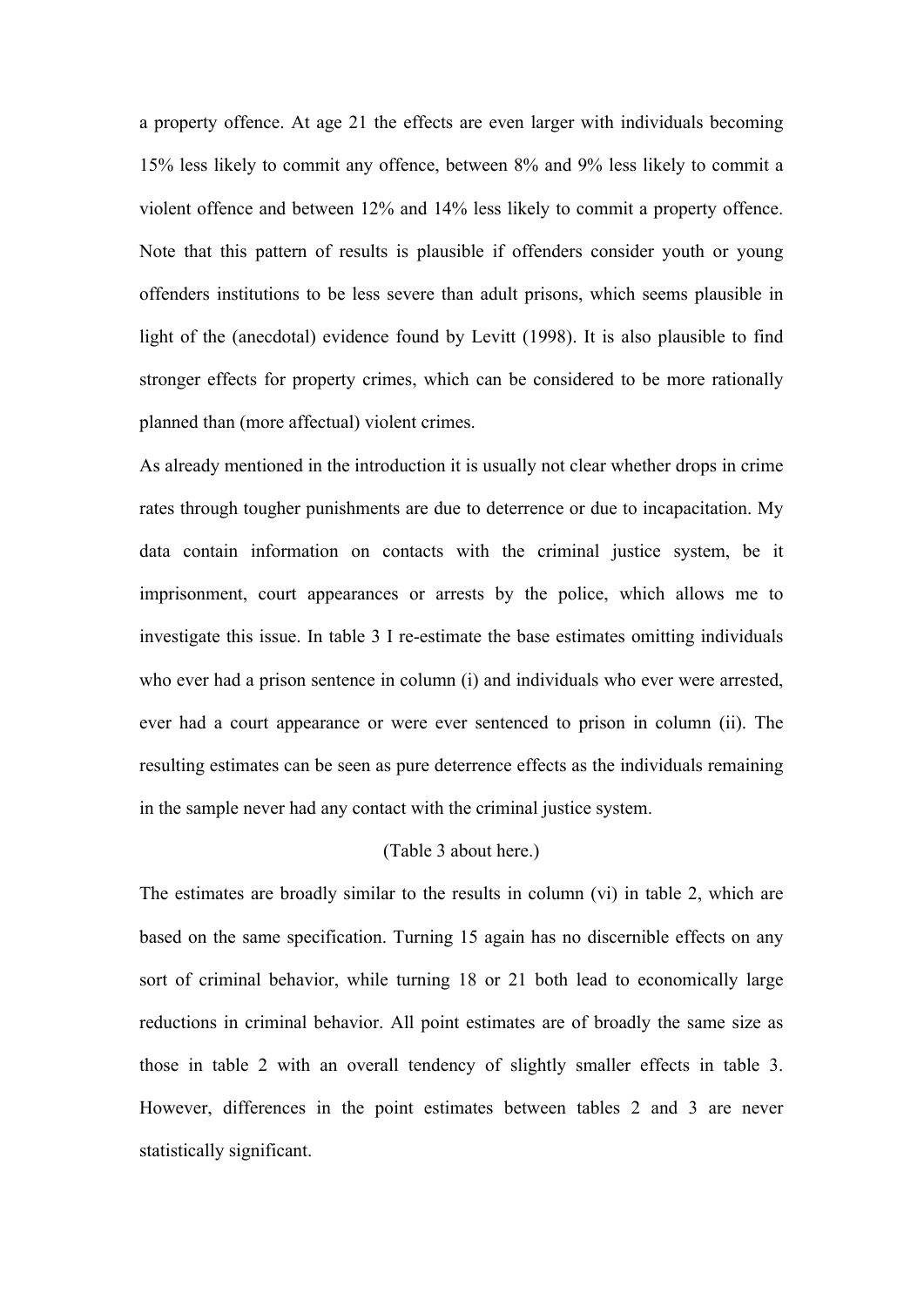Table 4 presents estimates stratified by prior offending. The basic specification is again identical to column (vi) in table 2. The estimating equation is

$$
C_{it} = \alpha_i + \beta' X_{it} + g(age_{it}) + \tau_1 * below 15_{it} + \tau_2 * between 18 and 20_{it} + \tau_3 * over 21_{it}
$$
  
+  $\tau_4 * (below 15_{it} * offended before 15_{i}) + \tau_5 * (between 18 and 20_{it} * offended before 18_{i}) + \tau_6 * (over 21_{it} * offended before 21_{i}) + \epsilon_{it}$  (2)

where *offended before*  $T_i$  are a set of dummies that are "1" if an individual has committed an offence before age *T*. Column (i) introduces interactions with prior property offences, while column (ii) looks at prior violent offences. There are some reasons why we might expect effects to differ between individuals with and without prior offending. First, individuals with prior offending might already be hardened criminals for whom deterrence is less effective than for the general population. Second, individuals might become more cautious if a future arrest increases the probability that past crimes are detected and are subsequently treated as aggravating factors in sentencing decisions. Remember, however, that most individuals did not have any prior contact with the criminal justice system, *i.e.*, the second effect would run through the higher detection probability of past crimes once the individual has the attention of the police, not just mechanistically through past convictions being taken into account in sentencing decisions. In the first case, we would expect lower changes in criminal behavior for those with prior offences (i.e.,  $\tau_4$ ,  $\tau_5$  and  $\tau_6 > 0$ ), whereas the second case would imply a stronger reaction for those individuals (i.e.,  $\tau_4$ ,  $\tau_5$  and  $\tau_6$  < 0).

### (Table 4 about here.)

The evidence in both column (i) and (ii) suggests that deterrence is stronger for individuals who have already offended: Effects for individuals without prior property offences are always close to zero, while effects for individuals with prior property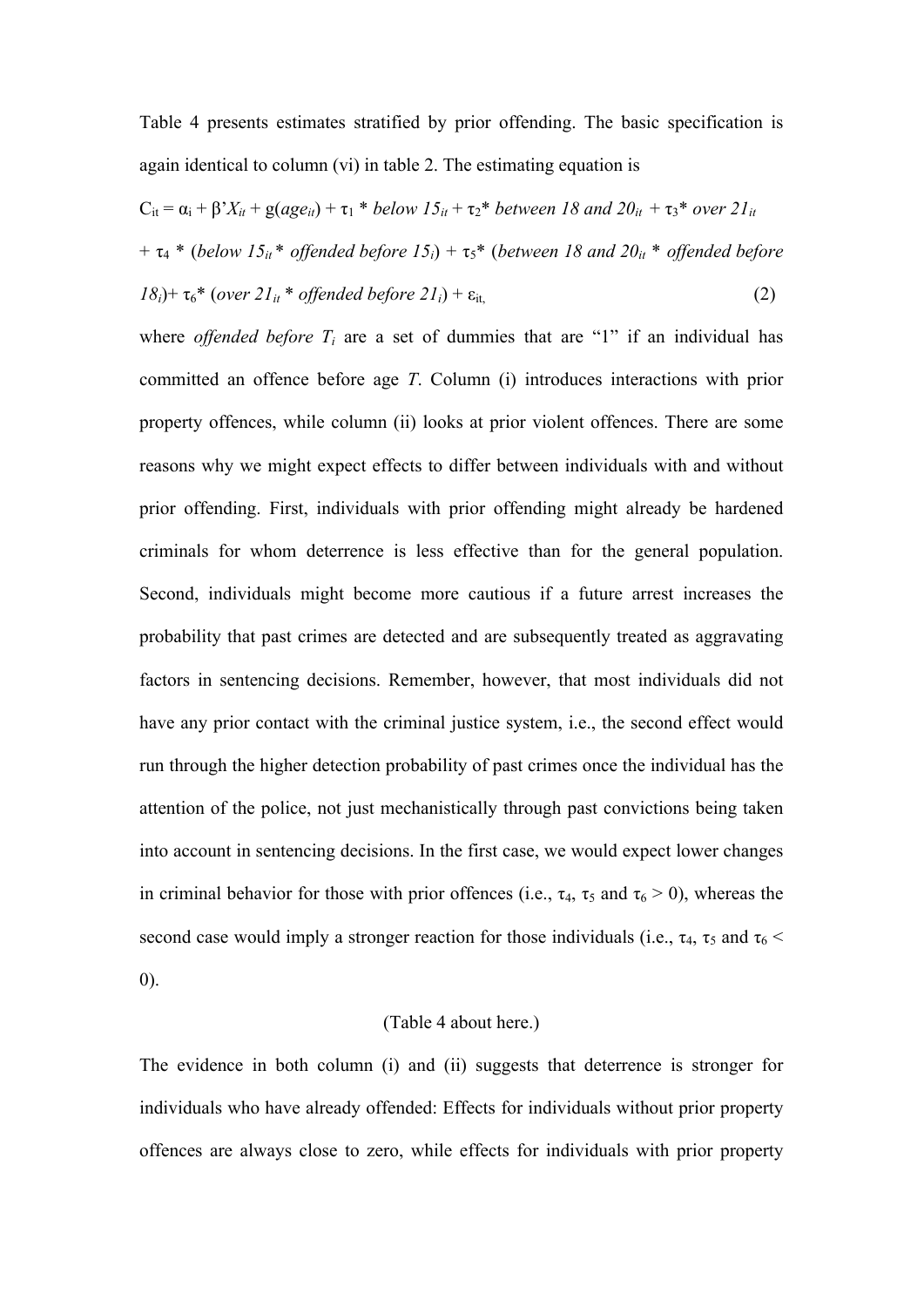offences are negative and large at all age thresholds for general offending and property offences and negative and large at the age-18 and 21 thresholds for violent offences. For prior violent offences the picture is slightly more complex: We observe declines in all crimes at all age thresholds for individuals with prior offending. For those without, we observe declines in property crimes at age 18 and 21, while violent crimes tend to increase at both thresholds. There is a certain risk that these patterns just represent regression to the mean effects, where prior offenders become less likely to offend and prior non-offenders become more likely to offend. However, there are two reasons why this explanation appears to be less likely: First, the prior offending might lie several years in the past and second, if it was a case of pure regression to the mean, we would expect to see an increase in offending for individuals without prior offences in addition to the decline in offending for those with prior offences, which is clearly not the case.

# (Table 5 about here.)

Finally, table 5 looks into several sub-categories of criminal offences, specifically theft of or from vehicles, criminal damage, burglary, robbery, other theft, assaults and drug offences (distribution and production). For violent crimes, it is apparent that drops in assaults can explain all reductions observed in table 2 as point estimates are practically identical. There are also large decreases in drug offences at all thresholds. In terms of property crimes, the largest decreases are observed for other theft, followed by vehicle theft and criminal damage. The effects on burglary and robbery are much smaller and often practically zero. These effects are not particularly surprising in light of the descriptive evidence in table 1, as burglary and robbery are both relatively rare events, while vehicle theft, criminal damage and other theft are considerably more common.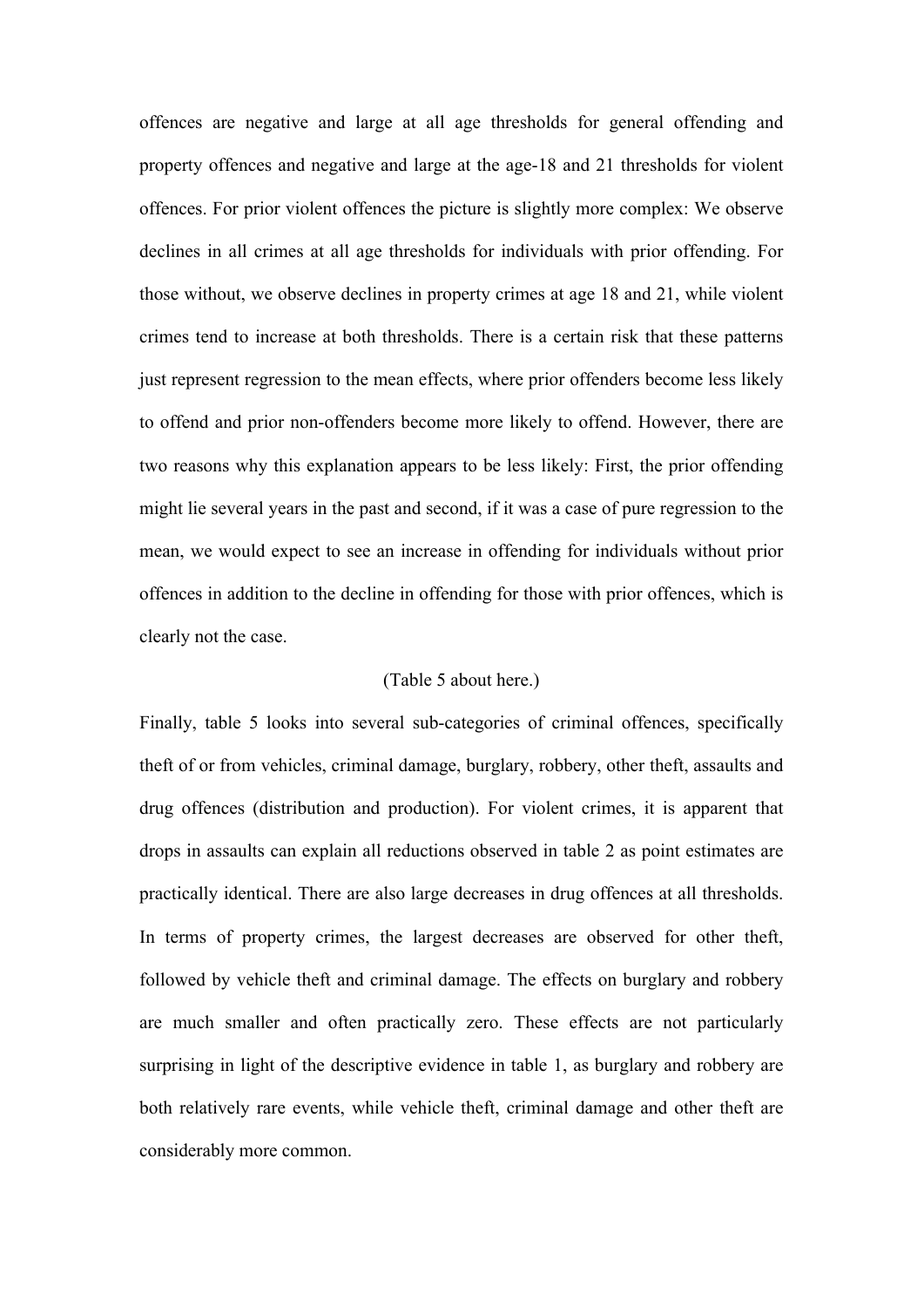Overall, the estimates indicate strong reductions in criminal behavior around two relevant age thresholds – the switch from juvenile to adult law at age 18 and the threshold from which individuals can be sent to adult prisons at age 21. These reductions are found for both property and violent crime and appear to be robust to the specification of the age-crime-relationship and the inclusion of a wide range of control variables. The effects appear to be primarily driven by individuals with prior offending and by reductions in assaults and theft. They are also in line with earlier evidence from the US that uses court records instead of self-reported crime (Hjalmarsson, 2009; Lee and McCrary, 2009).

# **VI. Conclusion**

This paper investigated changes in self-reported criminal behavior around three relevant age thresholds in British criminal law – the possibility to be sentenced to a custodial sentence at age 15, the possibility of being send to prison instead of youth offenders institutions at age 18 and the switch from young offenders institutions to regular prisons at age 21. I used longitudinal data from the Offenders, Crime and Justice Survey, covering a random sample of young people between 10 and 29 residing in England and Wales for the time period 2003 to 2006. My estimates, relying on sharp deviations from otherwise smooth age-crime-profiles in individual fixed effects regressions, suggest sharp decreases in criminal activity at both age 18 and 21. These results are robust to two different specification of the age-crime relationship and to the inclusion of a wide range of control variables, including sociodemographics and proxies for attitudes and lifestyle. My data also allows me to control for contacts with the police or the criminal justice system. These estimates suggest that the effects are due to deterrence, but not due to incapacitation. Finally, there is evidence for considerable effects heterogeneity with drops in criminal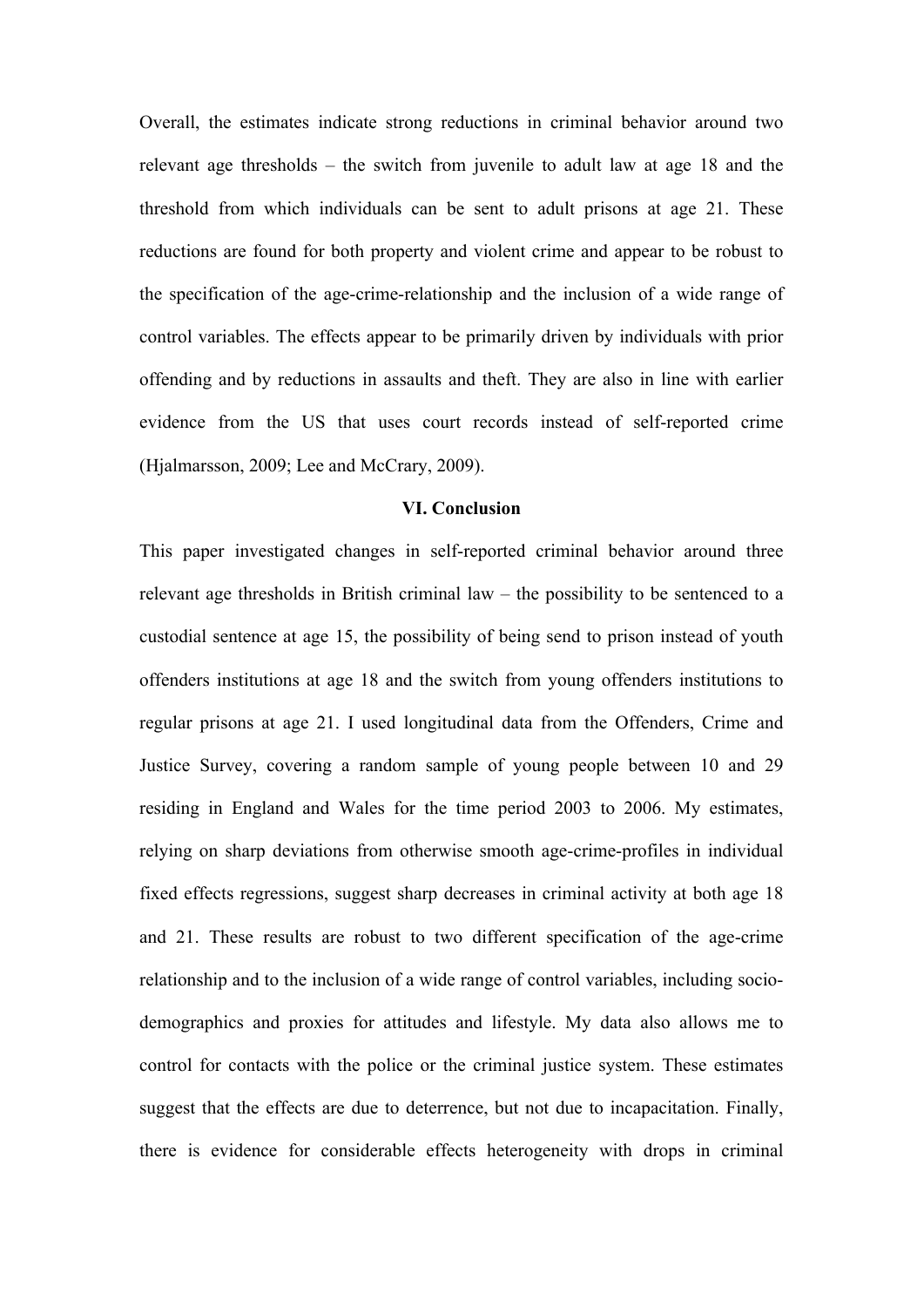behavior being strongest for individuals with prior offences. Effects are also strongest for theft and assaults.

Overall, the evidence presented here suggests that tougher sentences, in this case various switches from juvenile to adult criminal law, indeed deter criminals. This finding is in line with US evidence on recidivism based on court records (Hjalmarsson, 2009; Lee and McCrary, 2009). The current paper adds to this literature by adding evidence for drops in criminal behavior that is never recorded by the police or the courts.

#### **References**

- Becker, Gary S., 1968*.* Crime and Punishment: An Economic Approach*. Journal of Political Economy 78(3), pp.* 526*–*536*.*
- Drago, Francesco, Roberto Galbiati, and Pietro Vertova, 2009. The Deterrent Effects of Prison: Evidence from a Natural Experiment. *Journal of Political Economy 117(2)*, pp. 257-280.
- Freeman, Richard F., 1999. The economics of crime. In Orley Ashenfelter and David Card (eds.), *Handbook of Labor Economics 3C*, Elsevier, Amsterdam et al., pp. 3529-3571.

Harrel, Frank E., 2001. *Regression Modeling Strategies*. Springer, Heidelberg et al.

- Helland, Eric and Alexander Tabarrok, 2007. Does Three Strikes Deter: A Non-Parametric Investigation. *Journal of Human Resources XLII(2)*, 309-330.
- Hjalmarsson, Randi, 2009. Juvenile Jails: A Path to the Straight and Narrow or to Hardened Criminality? *Journal of Law and Economics 52(4)*, pp. 779-809.
- Iyengar, Radha, 2009. Does the certainty of arrest reduce domestic violence? Evidence from mandatory and recommended arrest laws. Journal of Public Economics 93(1-2), pp. 85-98.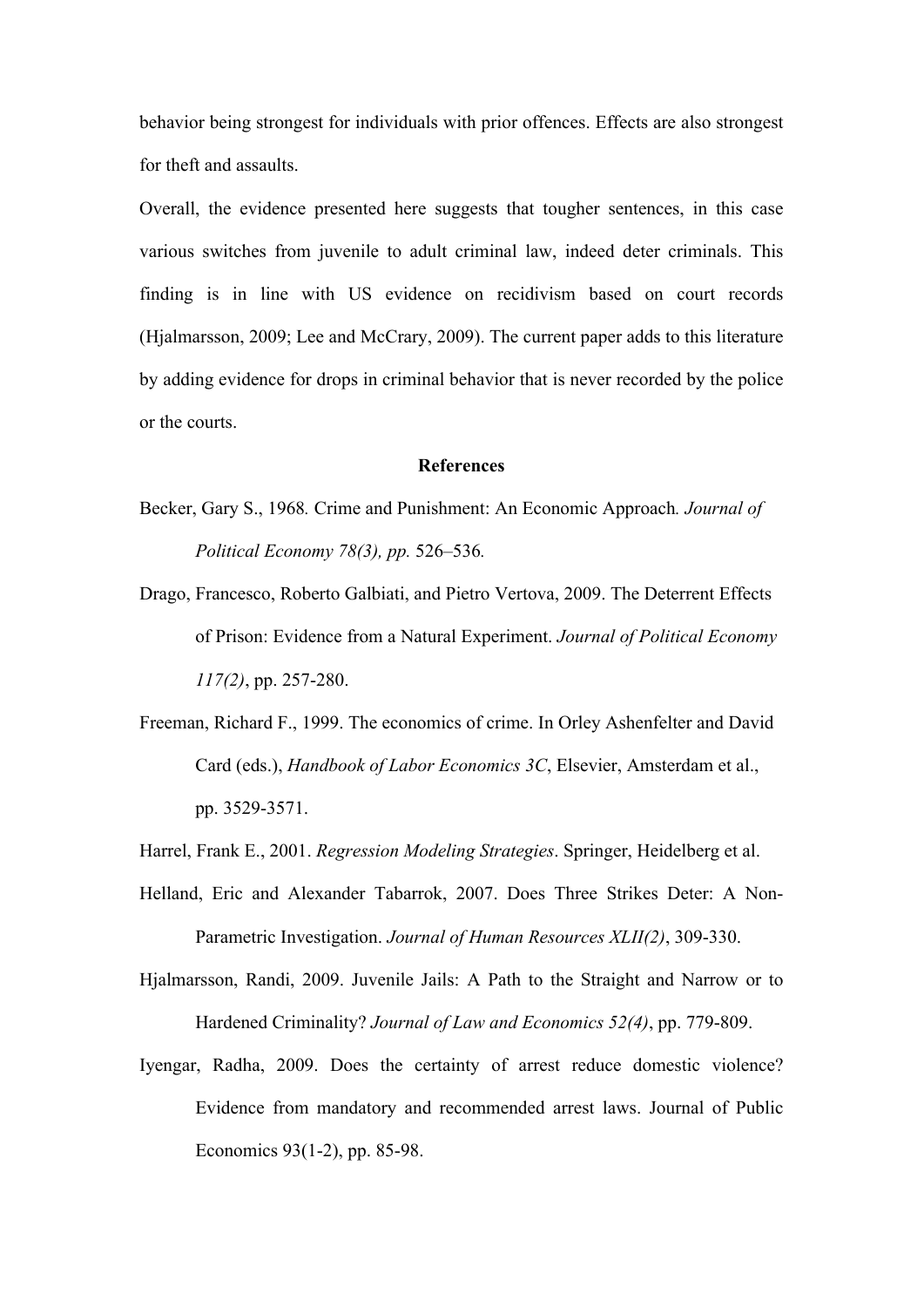- Katz, Lawrence, Steven D. Levitt and Ellen Shustorovich, 2003. Prison Conditions, Capital Punishment, and Deterrence. *American Law and Economics Review 5(2)*, pp. 318-343.
- Klick, Jonathan and Alexander Taberrok, 2012. Police, Prisons and Punishment: The Empirical Evidence on Crime Deterrence. In Bruce L. Benson and Paul R. Zimmerman (eds.), *Handbook of the Economics of Crime*. Edward Elgar Publishing, Cheltenham, UK and Northampton, MA, pp. 127-144.
- Lee, David S. and Justin McCrary, 2012. The Deterrence Effect of Prison: Dynamic Theory and Evidence. *Mimeo*.
- Levitt, Steven D., 1996. The Effect of Prison Population Size on Crime Rates: Evidence from Prison Overcrowding Litigation. *Quarterly Journal of Economics 111(2)*, pp. 319-351.
- Levitt, Steven D., 1998. Juvenile Crime and Punishment. *Journal of Political Economy 106(6)*, pp. 1156-1185.
- Levitt, Steven D. and Lance Lochner, 2001. The Determinants of Juvenile Crime. In Jonathan Gruber (ed.), *Risky Behavior among Youths*. University of Chicago Press, Chicago, pp. 327-374.
- McCrary, Justin, 2012. Dynamic Perspectives on Crime. In Bruce L. Benson and Paul R. Zimmerman (eds.), *Handbook of the Economics of Crime*. Edward Elgar Publishing, Cheltenham, UK and Northampton, MA, pp. 82-108.
- Mocan, H. Naci and Daniel I. Rees, 2005. Economic Conditions, Deterrence and Juvenile Crime: Evidence from Micro Data. *American Law and Economics Review 7(2)*, pp. 319-349.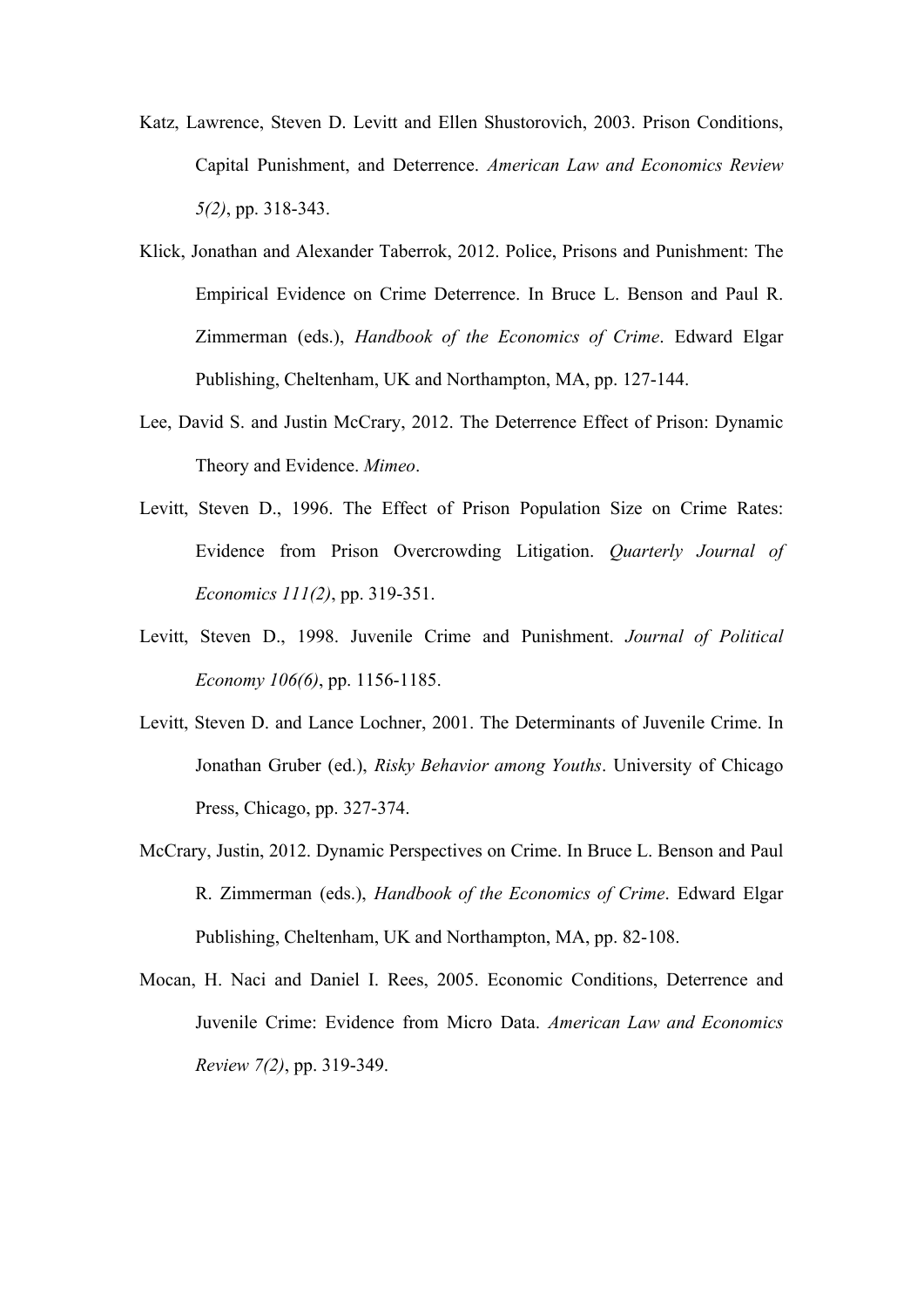Sloan, Frank A., Alyssa C. Platt, Lindsey M. Chepke and Claire E. Blevins, 2013. Deterring domestic violence: Do criminal sanctions reduce repeat offences? Forthcoming: *Journal of Risk and Uncertainty*.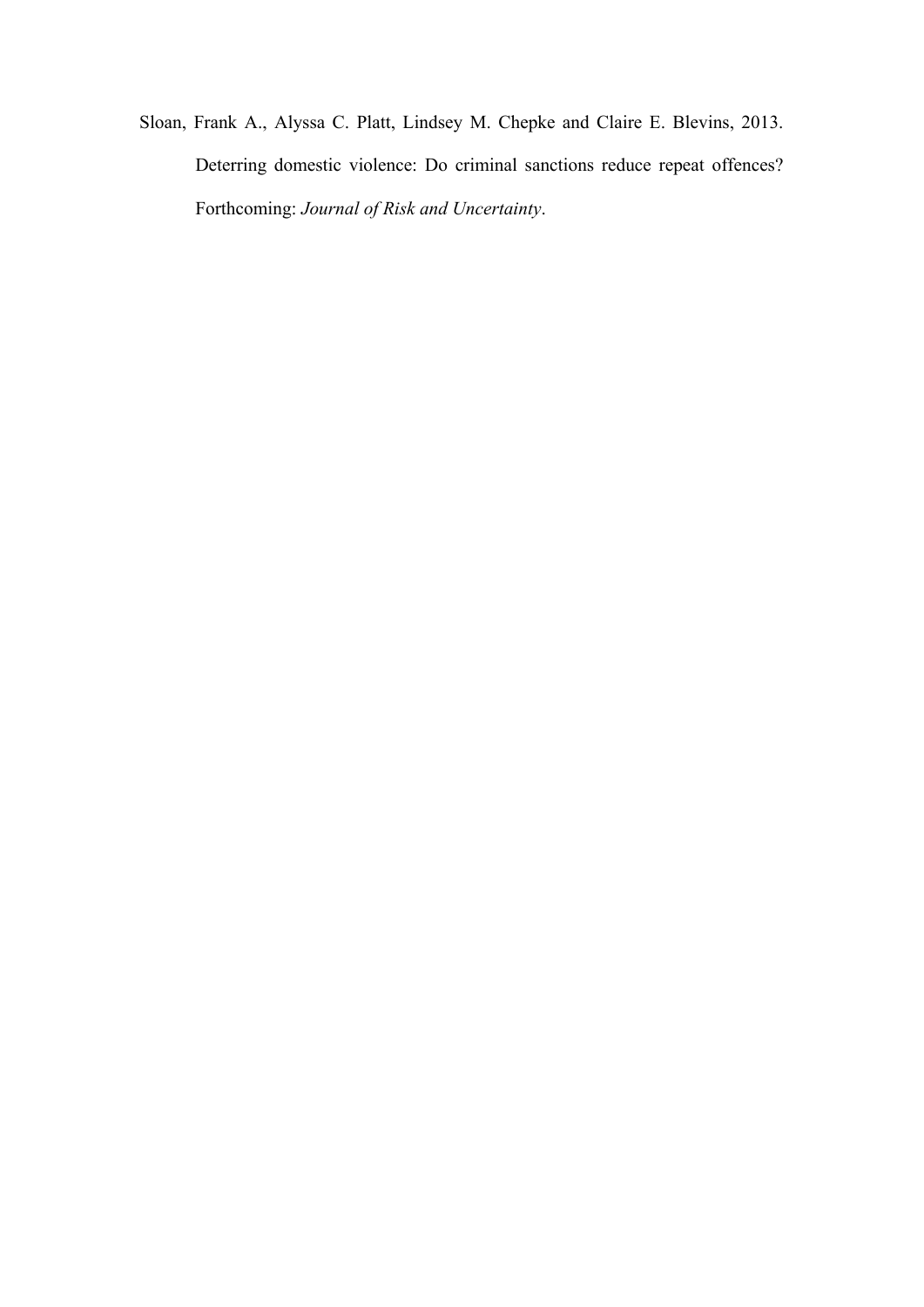Table 1: Descriptive statistics

| Variable                                     | Mean   | Std.dev. | Min.             | Max.         |
|----------------------------------------------|--------|----------|------------------|--------------|
| Age                                          | 17.380 | 4.538    | 10               | 29           |
| Has degree                                   | 0.081  | 0.273    | $\boldsymbol{0}$ | 1            |
| Completed A-level                            | 0.176  | 0.380    | $\boldsymbol{0}$ | $\mathbf{1}$ |
| Completed GCSE                               | 0.189  | 0.391    | $\boldsymbol{0}$ | 1            |
| No eductaion                                 | 0.555  | 0.497    | $\boldsymbol{0}$ | $\mathbf{1}$ |
| Employed                                     | 0.252  | 0.434    | $\boldsymbol{0}$ | 1            |
| Unemployed                                   | 0.024  | 0.153    | $\boldsymbol{0}$ | 1            |
| Inactive (other than student)                | 0.070  | 0.254    | $\boldsymbol{0}$ | $\mathbf{1}$ |
| Student                                      | 0.655  | 0.476    | $\boldsymbol{0}$ | $\mathbf{1}$ |
| Married                                      | 0.042  | 0.200    | $\theta$         | 1            |
| Cohabiting                                   | 0.074  | 0.262    | $\boldsymbol{0}$ | 1            |
| Has not been brought up by both parents      | 0.324  | 0.468    | $\boldsymbol{0}$ | 1            |
| Tenant                                       | 0.287  | 0.452    | $\boldsymbol{0}$ | 1            |
| Bad self-rated health                        | 0.127  | 0.332    | $\theta$         | 1            |
| Victim of a personal crime                   | 0.255  | 0.436    | $\theta$         | 1            |
| Victim of any crime                          | 0.465  | 0.499    | $\boldsymbol{0}$ | $\mathbf{1}$ |
| Disorder problems in local area              | 0.678  | 0.467    | $\boldsymbol{0}$ | 1            |
| Does not get along with parents              | 0.037  | 0.190    | $\boldsymbol{0}$ | 1            |
| Peers or family in trouble with the police   | 0.196  | 0.397    | $\boldsymbol{0}$ | 1            |
| Visits nightclubs occasionally               | 0.424  | 0.494    | $\boldsymbol{0}$ | $\mathbf{1}$ |
| Visits nightclubs regularly                  | 0.083  | 0.275    | $\boldsymbol{0}$ | $\mathbf{1}$ |
| Visits pubs occasionally                     | 0.380  | 0.485    | $\boldsymbol{0}$ | $\mathbf{1}$ |
| Visits pubs regularly                        | 0.226  | 0.418    | $\boldsymbol{0}$ | 1            |
| Ever drunk                                   | 0.148  | 0.355    | $\boldsymbol{0}$ | 1            |
| Considers crime to be okay                   | 0.090  | 0.286    | $\boldsymbol{0}$ | $\mathbf{1}$ |
| Trusts local people                          | 0.309  | 0.462    | $\boldsymbol{0}$ | $\mathbf{1}$ |
| Negative attitude towards local area         | 0.205  | 0.404    | $\theta$         | 1            |
| Any offence last year                        | 0.226  | 0.418    | $\theta$         | 1            |
| Any property offence last year               | 0.125  | 0.330    | $\boldsymbol{0}$ | 1            |
| Any violent offence last year                | 0.145  | 0.352    | $\theta$         | 1            |
| Any theft form or of vehicle                 | 0.013  | 0.115    | $\boldsymbol{0}$ | 1            |
| Any criminal damage                          | 0.039  | 0.193    | $\boldsymbol{0}$ | 1            |
| Any burglary                                 | 0.009  | 0.096    | $\boldsymbol{0}$ | 1            |
| Any robbery                                  | 0.002  | 0.046    | $\boldsymbol{0}$ | 1            |
| Any other theft                              | 0.102  | 0.303    | $\boldsymbol{0}$ | $\mathbf{1}$ |
| Any assault                                  | 0.145  | 0.352    | $\boldsymbol{0}$ | $\mathbf{1}$ |
| Any drug offence (production & distribution) | 0.029  | 0.168    | $\boldsymbol{0}$ | 1            |
| Individuals                                  |        | 2536     |                  |              |
| Person-year-observations                     |        | 9561     |                  |              |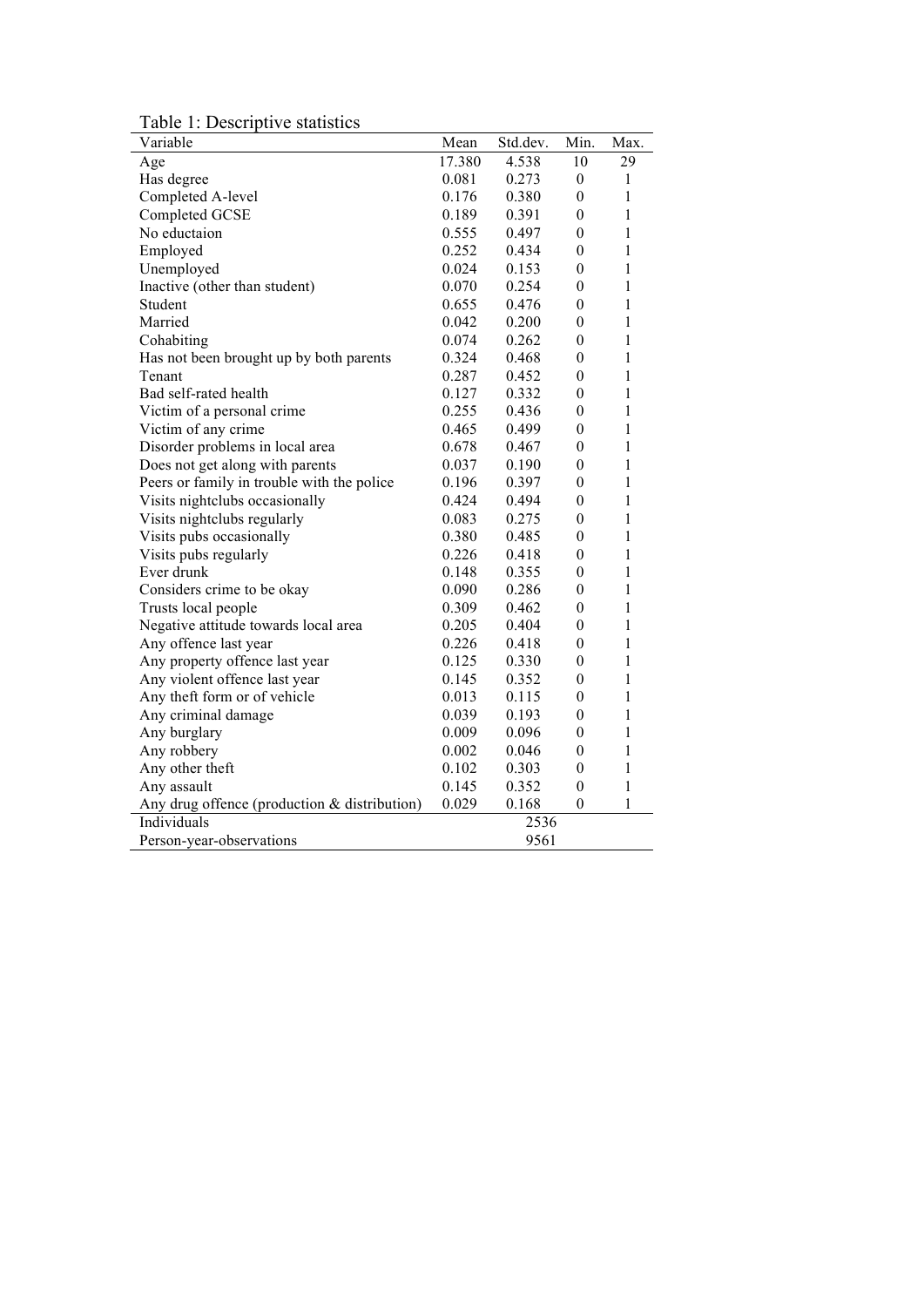|                    | (i)         | (ii)        | (iii)       | (iv)                 | (v)         | (vi)           | (vii)          | (viii)      |
|--------------------|-------------|-------------|-------------|----------------------|-------------|----------------|----------------|-------------|
|                    |             |             |             | Any offence          |             |                |                |             |
| Below 15           | 0.010       | 0.002       | 0.006       | 0.019                | 0.018       | 0.021          | 0.008          | 0.025       |
| $(1 = yes)$        | (0.019)     | (0.019)     | (0.018)     | (0.019)              | (0.019)     | (0.021)        | (0.020)        | (0.020)     |
| Between            | $-0.104***$ | $-0.099***$ | $-0.083***$ | $-0.090***$          | $-0.090***$ | $-0.107***$    | $-0.101***$    | $-0.091***$ |
| 18 and 20          | (0.019)     | (0.019)     | (0.021)     | (0.021)              | (0.021)     | (0.019)        | (0.019)        | (0.021)     |
| $(1 = \text{ves})$ |             |             |             |                      |             |                |                |             |
| 21 or older        | $-0.153***$ | $-0.157***$ | $-0.147***$ | $-0.156***$          | $-0.156***$ | $-0.128***$    | $-0.145***$    | $-0.145***$ |
| $(1 = \text{ves})$ | (0.031)     | (0.031)     | (0.032)     | (0.032)              | (0.032)     | (0.031)        | (0.032)        | (0.033)     |
|                    |             |             |             | Any violent offence  |             |                |                |             |
| Below 15           | $-0.002$    | $-0.005$    | $-0.001$    | 0.007                | 0.007       | $-0.001$       | $-0.009$       | 0.006       |
| $(1 = yes)$        | (0.017)     | (0.017)     | (0.017)     | (0.017)              | (0.017)     | (0.018)        | (0.018)        | (0.018)     |
| Between            | $-0.067***$ | $-0.062***$ | $-0.041**$  | $-0.046**$           | $-0.045**$  | $-0.067***$    | $-0.062***$    | $-0.045**$  |
| 18 and 20          | (0.015)     | (0.016)     | (0.018)     | (0.018)              | (0.018)     | (0.015)        | (0.016)        | (0.018)     |
| $(1 = yes)$        |             |             |             |                      |             |                |                |             |
| 21 or older        | $-0.094***$ | $-0.095***$ | $-0.083***$ | $-0.087***$          | $-0.087***$ | $-0.083***$    | $-0.094***$    | $-0.086***$ |
| $(1 = \text{ves})$ | (0.024)     | (0.026)     | (0.027)     | (0.027)              | (0.027)     | (0.024)        | (0.025)        | (0.027)     |
|                    |             |             |             | Any property offence |             |                |                |             |
| Below 15           | 0.010       | 0.000       | 0.003       | 0.013                | 0.011       | 0.019          | 0.007          | 0.019       |
| $(1 = \text{ves})$ | (0.016)     | (0.016)     | (0.016)     | (0.016)              | (0.016)     | (0.017)        | (0.017)        | (0.016)     |
| Between            | $-0.091***$ | $-0.092***$ | $-0.080***$ | $-0.082***$          | $-0.082***$ | $-0.095***$    | $-0.094***$    | $-0.083***$ |
| 18 and 20          | (0.015)     | (0.018)     | (0.019)     | (0.019)              | (0.019)     | (0.015)        | (0.018)        | (0.019)     |
| $(1 = yes)$        |             |             |             |                      |             |                |                |             |
| 21 or older        | $-0.128***$ | $-0.139***$ | $-0.130***$ | $-0.134***$          | $-0.135***$ | $-0.109***$    | $-0.126***$    | $-0.123***$ |
| $(1 = yes)$        | (0.024)     | (0.027)     | (0.029)     | (0.029)              | (0.029)     | (0.024)        | (0.028)        | (0.029)     |
| Age                | Quadratic   | Ouadratic   | Quadratic   | Ouadratic            | Quadratic   | Cubic          | Cubic          | Cubic       |
|                    |             |             |             |                      |             | spline         | spline         | spline      |
| Individ.           | No          | Yes         | Yes         | Yes                  | Yes         | N <sub>o</sub> | Yes            | Yes         |
| fixed              |             |             |             |                      |             |                |                |             |
| effects            |             |             |             |                      |             |                |                |             |
| Socio-             | No          | No          | Yes         | Yes                  | Yes         | No             | No             | Yes         |
| demog.             |             |             |             |                      |             |                |                |             |
| variables          |             |             |             |                      |             |                |                |             |
| Lifestyle          | No          | No          | No          | Yes                  | Yes         | No             | N <sub>0</sub> | Yes         |
| variables          |             |             |             |                      |             |                |                |             |
| Attitude           | No          | No          | No          | No                   | Yes         | No             | No             | Yes         |
| variables          |             |             |             |                      |             |                |                |             |
| Individuals        | 2536        | 2536        | 2536        | 2536                 | 2536        | 2536           | 2536           | 2536        |
| Person-            | 9561        | 9561        | 9561        | 9561                 | 9561        | 9561           | 9561           | 9561        |
| vear               |             |             |             |                      |             |                |                |             |
| observatio         |             |             |             |                      |             |                |                |             |
|                    |             |             |             |                      |             |                |                |             |
| ns                 |             |             |             |                      |             |                |                |             |

Coefficients, standard errors adjusted for clustering on the individual level in parentheses. \*/\*\*/\*\*\* denote statistical significance on the 10%, 5% and 10% level respectively. Socio-demographic variables are: Dummies for having a university degree, having A-levels, having a GCSE, for being employed, unemployed and inactive, for being married and for cohabiting with a partner, for not having grown up with both parents, for living in a rented accommodation and for having bad slef-rated health. Lifestyle variables are dummies for going to clubs or pubs regularly or occasionally, for having ever been drunk, for living in an area with disorder problems, for having ever been the victim of any or a personal crime, for not getting along with one's parents and for having peers or family who have trouble with the police. Attitude variables are dummies for considering crime to be okay, for trusting people in the local area and for having a bad attitude towards the local area one lives in.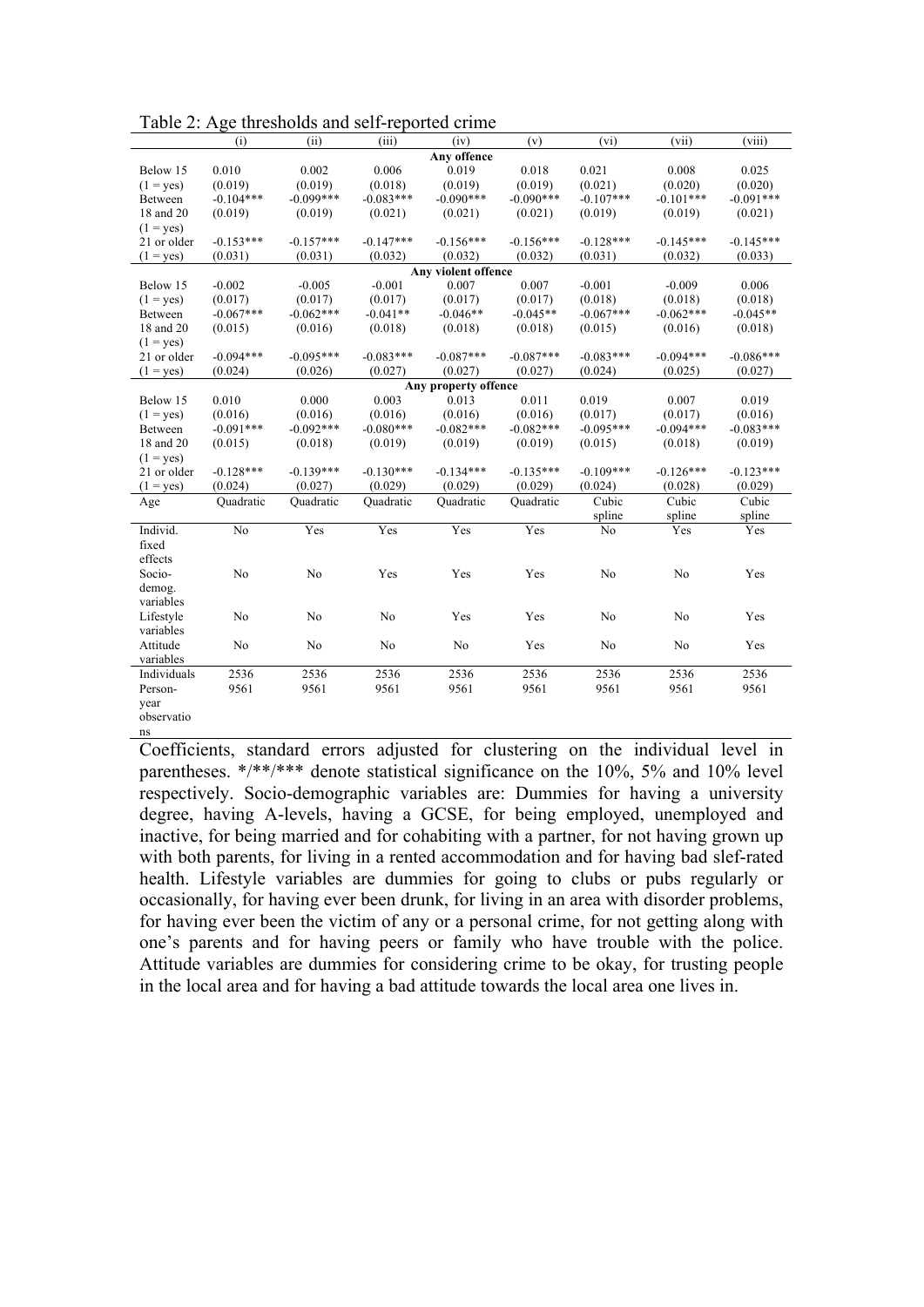| 9                      |                      |                     |  |
|------------------------|----------------------|---------------------|--|
|                        | (i)                  | (ii)                |  |
|                        | No individuals with  | No individuals with |  |
|                        | prison sentences     | prison sentences,   |  |
|                        |                      | court appearances   |  |
|                        |                      | or arrests          |  |
|                        |                      | Any offence         |  |
| Below 15 ( $1 = yes$ ) | 0.024                | 0.027               |  |
|                        | (0.020)              | (0.020)             |  |
| Between 18 and 20      | $-0.092***$          | $-0.093***$         |  |
| $(1 = yes)$            | (0.021)              | (0.022)             |  |
| 21 or older            | $-0.145***$          | $-0.137***$         |  |
| $(1 = yes)$            | (0.032)              | (0.035)             |  |
|                        | Any violent offence  |                     |  |
| Below 15 ( $1 = yes$ ) | 0.007                | 0.018               |  |
|                        | (0.018)              | (0.019)             |  |
| Between 18 and 20      | $-0.045**$           | $-0.050***$         |  |
| $(1 = yes)$            | (0.018)              | (0.018)             |  |
| 21 or older            | $-0.082***$          | $-0.070***$         |  |
| $(1 = yes)$            | (0.026)              | (0.027)             |  |
|                        | Any property offence |                     |  |
| Below 15 ( $1 = yes$ ) | 0.020                | 0.016               |  |
|                        | (0.016)              | (0.017)             |  |
| Between 18 and 20      | $-0.084***$          | $-0.082***$         |  |
| $(1 = yes)$            | (0.019)              | (0.021)             |  |
| 21 or older            | $-0.122***$          | $-0.114***$         |  |
| $(1 = yes)$            | (0.029)              | (0.0301)            |  |
| Age                    | Cubic spline         | Cubic spline        |  |
| Socio-demog. variables | Yes                  | Yes                 |  |
| Lifestyle variables    | Yes                  | Yes                 |  |
| Attitude variables     | Yes                  | Yes                 |  |
| Individuals            | 2524                 | 2190                |  |
| Person-year            | 9522                 | 8263                |  |
| observations           |                      |                     |  |

Table 3: Robustness check: Dropping individuals with prison sentences, court appearances or arrests

Coefficients, standard errors adjusted for clustering on the individual level in parentheses. \*/\*\*/\*\*\* denote statistical significance on the 10%, 5% and 10% level respectively. See footnote to table 2 for variable details.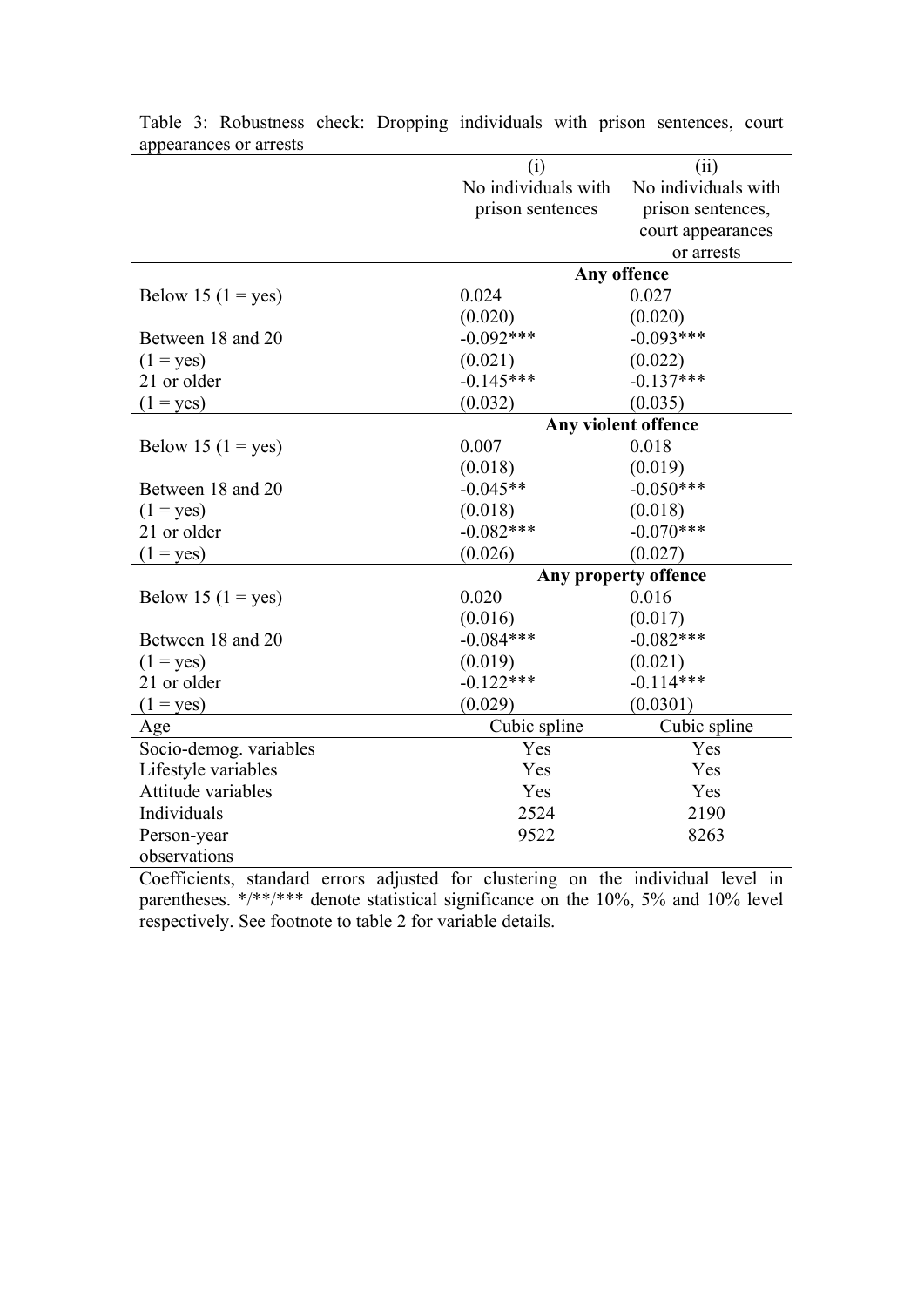|                                                     | (i)<br>Prior property offence | (ii)<br>Prior violent offence |  |  |  |  |
|-----------------------------------------------------|-------------------------------|-------------------------------|--|--|--|--|
|                                                     |                               |                               |  |  |  |  |
| Any offence                                         |                               |                               |  |  |  |  |
| Below 15 ( $1 = yes$ )                              | $-0.005$                      | $-0.026$                      |  |  |  |  |
|                                                     | (0.020)                       | (0.020)                       |  |  |  |  |
| Between 18 and 20 (1 = yes)                         | $-0.026$                      | $-0.033$                      |  |  |  |  |
|                                                     | (0.021)                       | (0.021)                       |  |  |  |  |
| 21 or older $(1 = yes)$                             | $-0.020$                      | $-0.061*$                     |  |  |  |  |
|                                                     | (0.034)                       | (0.033)                       |  |  |  |  |
| First offence younger than 15 $*$ between 15 and 17 | $-0.132***$                   | $-0.188***$                   |  |  |  |  |
|                                                     | (0.035)                       | (0.033)                       |  |  |  |  |
| First offence younger than 18 * between 18 and 20   | $-0.263***$                   | $-0.307***$                   |  |  |  |  |
|                                                     | (0.044)                       | (0.043)                       |  |  |  |  |
| First offence younger than 21 * 21 and older        | $-0.386***$                   | $-0.348***$                   |  |  |  |  |
|                                                     | (0.060)                       | (0.061)                       |  |  |  |  |
| Any violent offence                                 |                               |                               |  |  |  |  |
|                                                     | $b$ /se                       | b/se                          |  |  |  |  |
| Below 15 ( $1 = yes$ )                              | 0.003                         | $-0.043**$                    |  |  |  |  |
|                                                     | (0.018)                       | (0.017)                       |  |  |  |  |
|                                                     |                               | $0.044***$                    |  |  |  |  |
| Between 18 and 20 ( $1 = yes$ )                     | $-0.016$                      |                               |  |  |  |  |
|                                                     | (0.019)                       | (0.016)                       |  |  |  |  |
| 21 or older $(1 = yes)$                             | $-0.018$                      | $0.047**$                     |  |  |  |  |
|                                                     | (0.029)                       | (0.023)                       |  |  |  |  |
| First offence younger than 15 $*$ between 15 and 17 | $-0.016$                      | $-0.183***$                   |  |  |  |  |
|                                                     | (0.033)                       | (0.034)                       |  |  |  |  |
| First offence younger than 18 * between 18 and 20   | $-0.082**$                    | $-0.387***$                   |  |  |  |  |
|                                                     | (0.040)                       | (0.041)                       |  |  |  |  |
| First offence younger than 21 * 21 and older        | $-0.170***$                   | $-0.470***$                   |  |  |  |  |
|                                                     | (0.051)                       | (0.055)                       |  |  |  |  |
| Any property offence                                |                               |                               |  |  |  |  |
|                                                     | $b$ /se                       | $b$ /se                       |  |  |  |  |
| Below 15 ( $1 = yes$ )                              | $-0.022$                      | $-0.000$                      |  |  |  |  |
|                                                     | (0.016)                       | (0.017)                       |  |  |  |  |
| Between 18 and 20 ( $1 = yes$ )                     | $-0.004$                      | $-0.070***$                   |  |  |  |  |
|                                                     | (0.018)                       | (0.020)                       |  |  |  |  |
| 21 or older $(1 = yes)$                             | $-0.003$                      | $-0.096***$                   |  |  |  |  |
|                                                     | (0.026)                       | (0.029)                       |  |  |  |  |
| First offence younger than 15 $*$ between 15 and 17 | $-0.180***$                   | $-0.072**$                    |  |  |  |  |
|                                                     | (0.036)                       | (0.029)                       |  |  |  |  |
| First offence younger than 18 * between 18 and 20   | $-0.336***$                   | $-0.093**$                    |  |  |  |  |
|                                                     |                               |                               |  |  |  |  |
|                                                     | (0.045)                       | (0.038)                       |  |  |  |  |
| First offence younger than 21 * 21 and older        | $-0.405***$                   | $-0.122**$                    |  |  |  |  |
|                                                     | (0.057)                       | (0.052)                       |  |  |  |  |
| Age                                                 | Cubic spline                  | Cubic spline                  |  |  |  |  |
| Socio-demog. variables                              | Yes                           | Yes                           |  |  |  |  |
| Lifestyle variables                                 | Yes                           | Yes                           |  |  |  |  |
| Attitude variables                                  | Yes                           | Yes                           |  |  |  |  |
| Individuals                                         | 2536                          | 2536                          |  |  |  |  |
| Person-year                                         | 9561                          | 9561                          |  |  |  |  |
| observations                                        |                               |                               |  |  |  |  |

Coefficients, standard errors adjusted for clustering on the individual level in parentheses. \*/\*\*/\*\*\* denote statistical significance on the 10%, 5% and 10% level respectively. See footnote to table 2 for variable details.

# Table 4: Effects by prior offending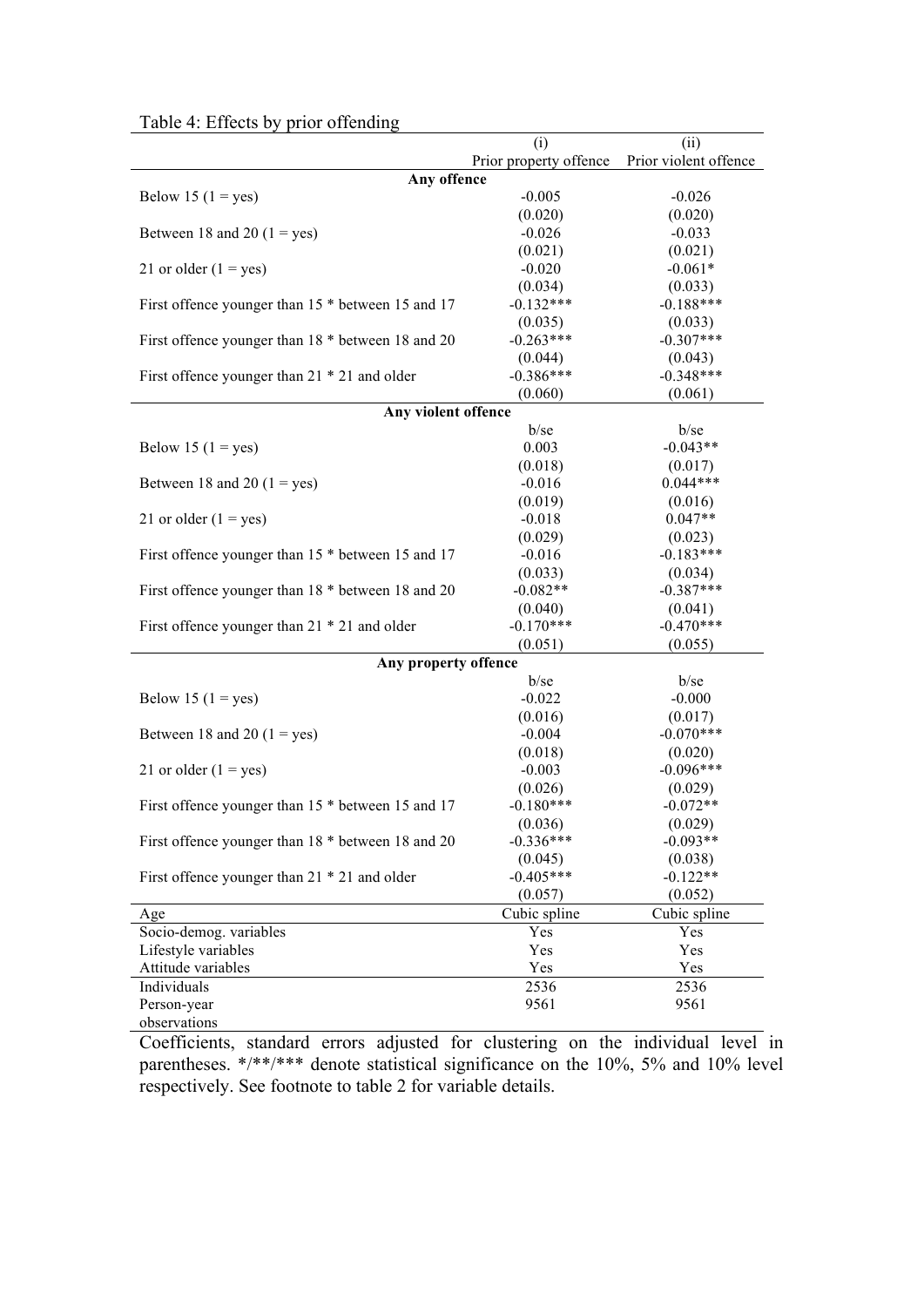|                        | (i)                                         | (ii)                     |  |
|------------------------|---------------------------------------------|--------------------------|--|
|                        | Theft of or from vehicle                    |                          |  |
| Below 15 $(1 = yes)$   | $-0.000$                                    | $-0.001$                 |  |
|                        | (0.005)                                     | (0.006)                  |  |
| Between 18 and 20      | $-0.016**$                                  | $-0.016**$               |  |
| $(1 = yes)$            | (0.008)                                     | (0.008)                  |  |
| 21 or older            | $-0.021**$                                  | $-0.021**$               |  |
| $(1 = yes)$            | (0.009)                                     | (0.009)                  |  |
|                        |                                             | <b>Criminal damage</b>   |  |
| Below 15 ( $1 = yes$ ) | 0.004                                       | 0.007                    |  |
|                        | (0.010)                                     | (0.011)                  |  |
| Between 18 and 20      | $-0.019*$                                   | $-0.019*$                |  |
| $(1 = yes)$            | (0.011)                                     | (0.011)                  |  |
| 21 or older            | $-0.046***$                                 | $-0.041***$              |  |
|                        | (0.015)                                     | (0.015)                  |  |
| $(1 = yes)$            |                                             |                          |  |
| Below 15 ( $1 = yes$ ) | 0.002                                       | <b>Burglary</b><br>0.003 |  |
|                        | (0.006)                                     | (0.006)                  |  |
|                        |                                             |                          |  |
| Between 18 and 20      | $-0.007$                                    | $-0.007$                 |  |
| $(1 = yes)$            | (0.005)                                     | (0.005)                  |  |
| 21 or older            | $-0.013**$                                  | $-0.012*$                |  |
| $(1 = yes)$            | (0.006)                                     | (0.006)                  |  |
|                        |                                             | <b>Robbery</b>           |  |
| Below 15 ( $1 = yes$ ) | $-0.003$                                    | $-0.003$                 |  |
|                        | (0.003)                                     | (0.003)                  |  |
| Between 18 and 20      | $-0.001$                                    | $-0.001$                 |  |
| $(1 = yes)$            | (0.002)                                     | (0.002)                  |  |
| 21 or older            | $-0.001$                                    | $-0.001$                 |  |
| $(1 = yes)$            | (0.002)                                     | (0.002)                  |  |
|                        | Other theft                                 |                          |  |
| Below 15 ( $1 = yes$ ) | 0.010                                       | 0.016                    |  |
|                        | (0.015)                                     | (0.015)                  |  |
| Between 18 and 20      | $-0.084***$                                 | $-0.085***$              |  |
| $(1 = yes)$            | (0.019)                                     | (0.019)                  |  |
| 21 or older            | $-0.120***$                                 | $-0.111***$              |  |
| $(1 = yes)$            | (0.027)                                     | (0.028)                  |  |
|                        | <b>Assault</b>                              |                          |  |
| Below 15 ( $1 = yes$ ) | 0.007                                       | 0.006                    |  |
|                        | (0.017)                                     | (0.018)                  |  |
| Between 18 and 20      | $-0.045**$                                  | $-0.045**$               |  |
| $(1 = yes)$            | (0.018)                                     | (0.018)                  |  |
| 21 or older            | $-0.087***$                                 | $-0.086***$              |  |
| $(1 = yes)$            | (0.027)                                     | (0.027)                  |  |
|                        | Drug offences (production and distribution) |                          |  |
| Below 15 ( $1 = yes$ ) | $-0.015***$                                 | $-0.016***$              |  |
|                        |                                             | (0.005)                  |  |
| Between 18 and 20      | (0.005)<br>$-0.019**$                       | $-0.019**$               |  |
|                        |                                             |                          |  |
| $(1 = yes)$            | (0.010)                                     | (0.010)                  |  |
| 21 or older            | $-0.056***$                                 | $-0.056***$              |  |
| $(1 = yes)$            | (0.017)                                     | (0.017)                  |  |
| Age                    | Quadratic                                   | Cubic spline             |  |
| Socio-demog. variables | Yes                                         | Yes                      |  |
| Lifestyle variables    | Yes                                         | Yes                      |  |
| Attitude variables     | Yes                                         | Yes                      |  |
| Individuals            | 2536                                        | 2536                     |  |
| Person-year            | 9561                                        | 9561                     |  |
| observations           |                                             |                          |  |

|  |  | Table 5: Effects for crime sub-types |
|--|--|--------------------------------------|
|  |  |                                      |
|  |  |                                      |
|  |  |                                      |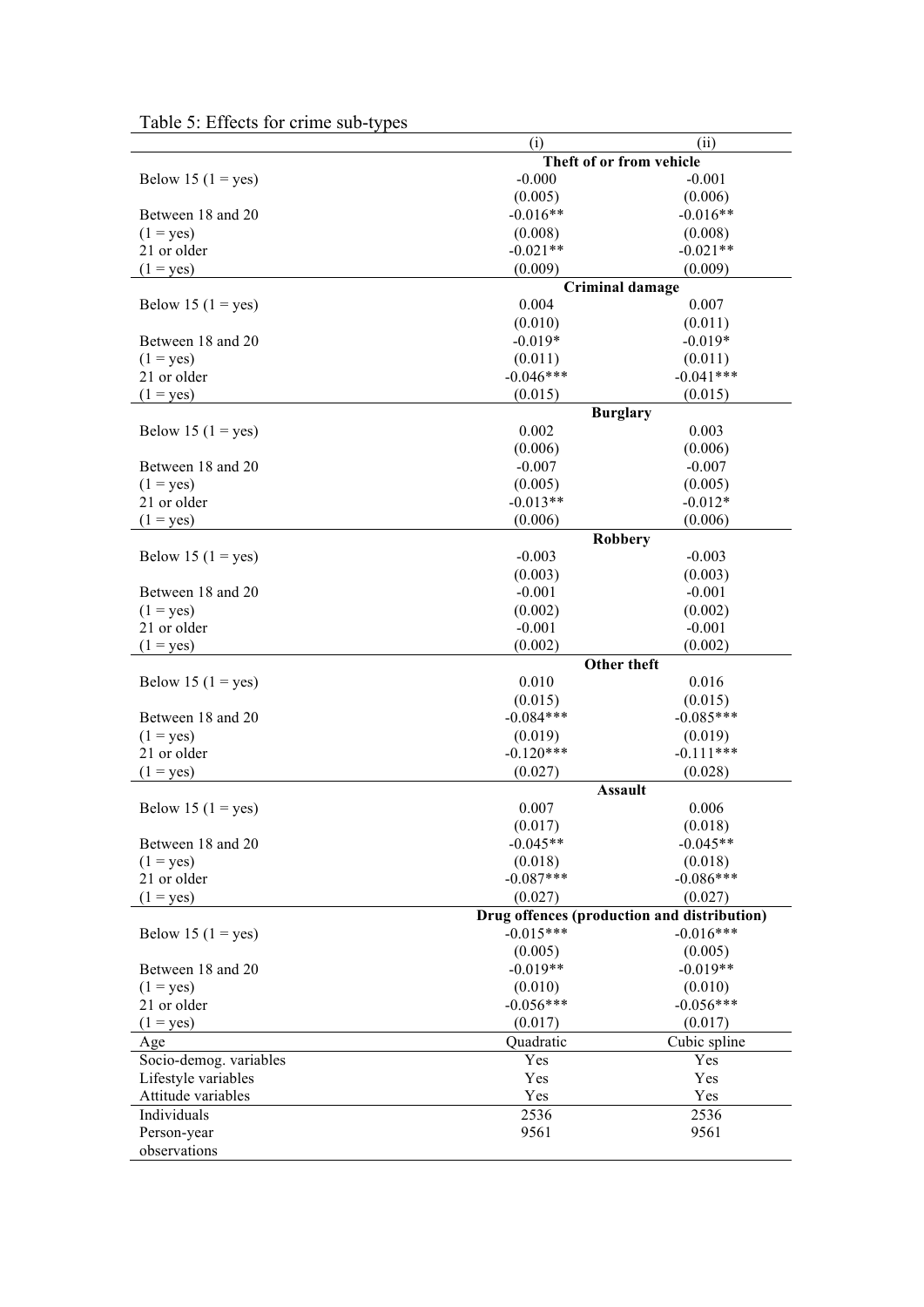Coefficients, standard errors adjusted for clustering on the individual level in parentheses. \*/\*\*/\*\*\* denote statistical significance on the 10%, 5% and 10% level respectively. See footnote to table 2 for variable details.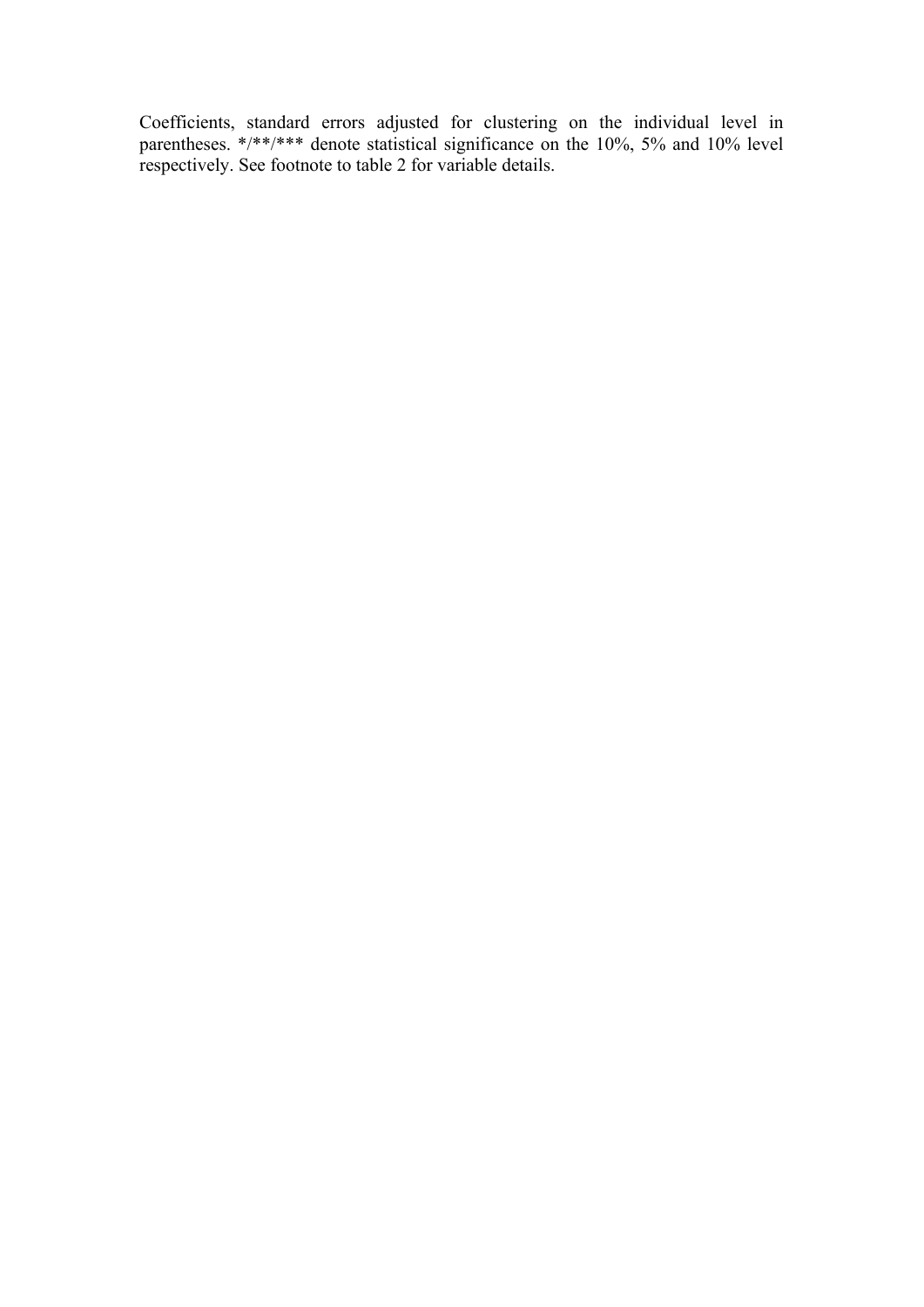Figure 1: Age-crime profiles





Panel (b): Property offences